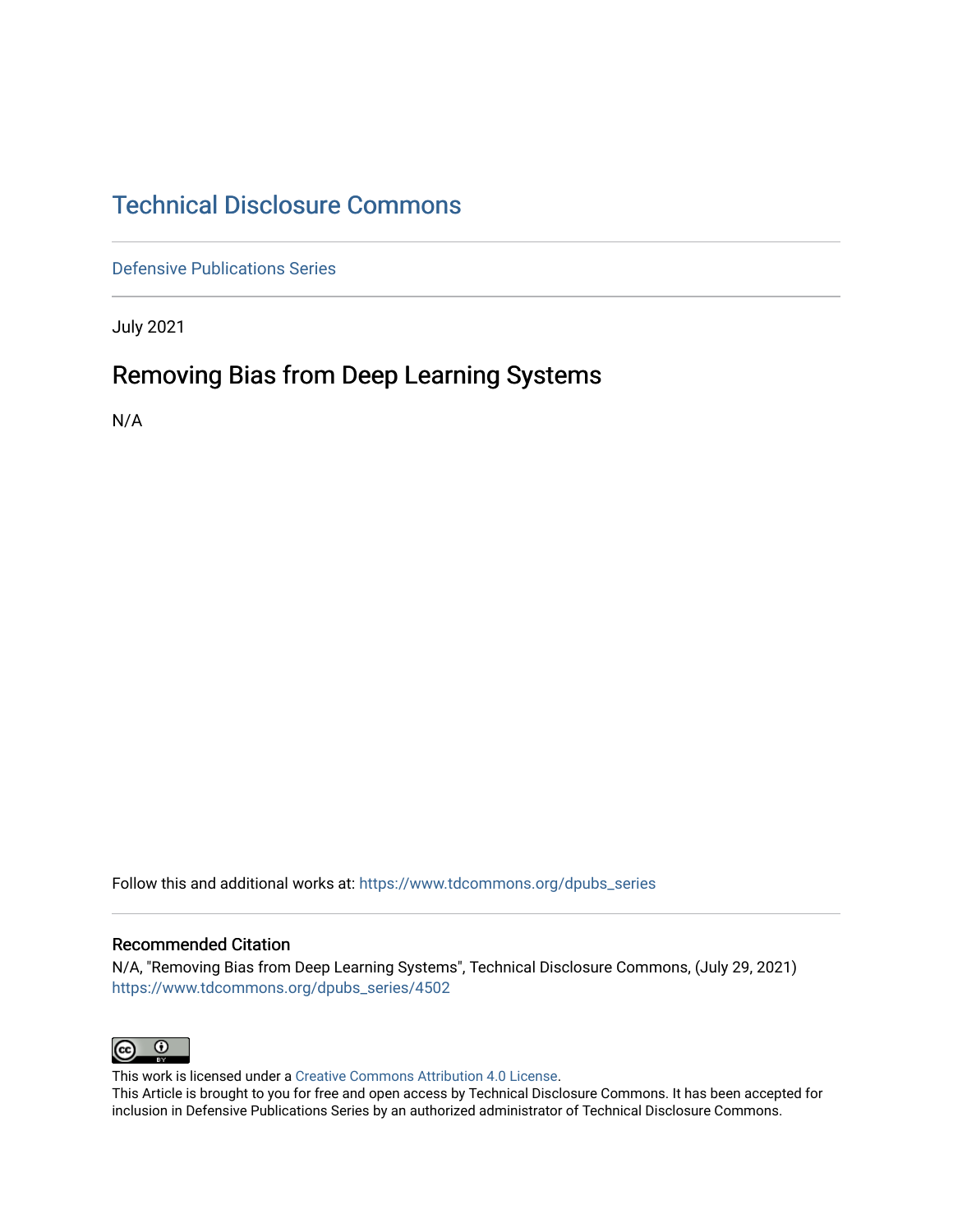#### **Removing Bias from Deep Learning Systems**

#### **Summary**

Generally, the present disclosure is directed to training machine learning models, e.g., deep learning models, such that the impact of any implicit bias in the training dataset on the trained model is eliminated or minimized. In particular, in some implementations, the systems and methods of the present disclosure can include or otherwise leverage a generative adversarial configuration with a generator model and a discriminator model such that the resultant trained model (generator) performs its function free of any implicit bias that may be present in the training dataset. The model as trained herein can be any type of machine learning model, e.g., a neural network or other type of model, and can be trained for any suitable purpose.

#### **Keywords**

- Bias removal
- Training dataset
- Model training
- Unbiased model
- Generative adversarial network (GAN)
- Deep learning
- Machine learning

#### **Introduction**

Machine learning models, including deep learning models are trained using various available training datasets. Some training datasets can have undesirable biases implicit in them. For example, such biases may relate to various attributes such as gender, race, age, ability, or another factor. One example of this problem relates to gender bias in semantic embeddings as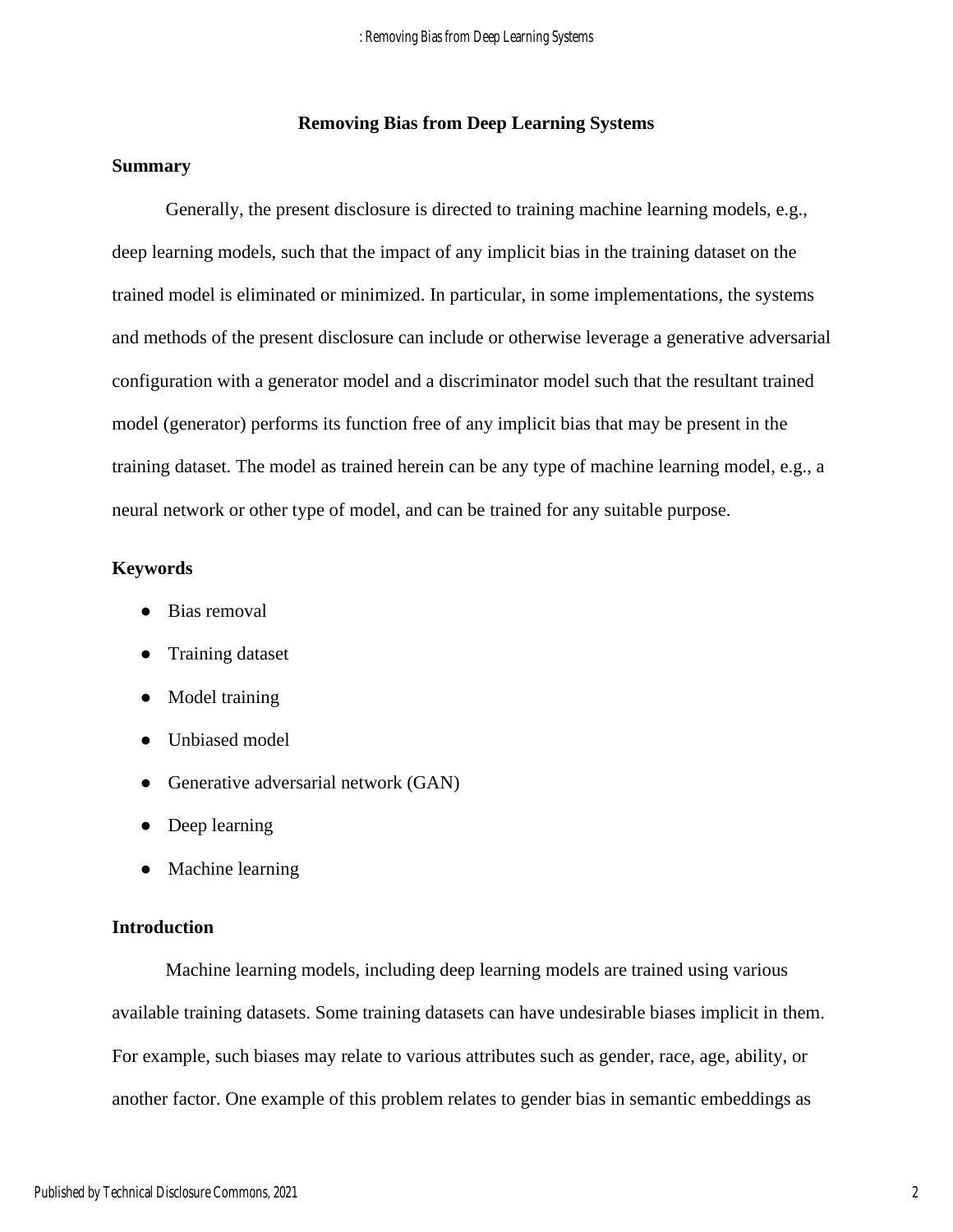applied to an analogy task.

When using datasets with the presence of undesirable bias to train machine learning models, it is important that the model that is built captures the desirable information in the data and ignores the undesirable bias to the extent possible.

Prior techniques for attacking this problem have certain limitations. For example, the techniques described in [1] require that the distribution y|x (where y is the output and x is the input) be modeled by something simple (e.g., Gaussian). This is unrealistic for modern deep learning models. [2] describes techniques to remove bias from word embeddings; however, these do not generalize to other machine learning models and also require substantial human input.

#### **Detailed Description**

As described above, the present disclosure is directed to removal of undesirable bias from machine learning systems, including deep learning systems. In particular, in some implementations, the systems and methods of the present disclosure can include or otherwise leverage a generative adversarial configuration with a generator model and a discriminator model such that the resultant trained model (generator) performs its function free of any implicit bias that may be present in the training dataset.

Figure 1 depicts a block diagram of an example machine-learned model according to example implementations of the present disclosure. As illustrated in Figure 1, in some implementations, the machine-learned model is trained to receive input data of one or more types and, in response, provide output data of one or more types. Thus, Figure 1 illustrates the machine-learned model performing inference.

In some implementations, the input data can include one or more features that are associated with an instance or an example. In some implementations, the one or more features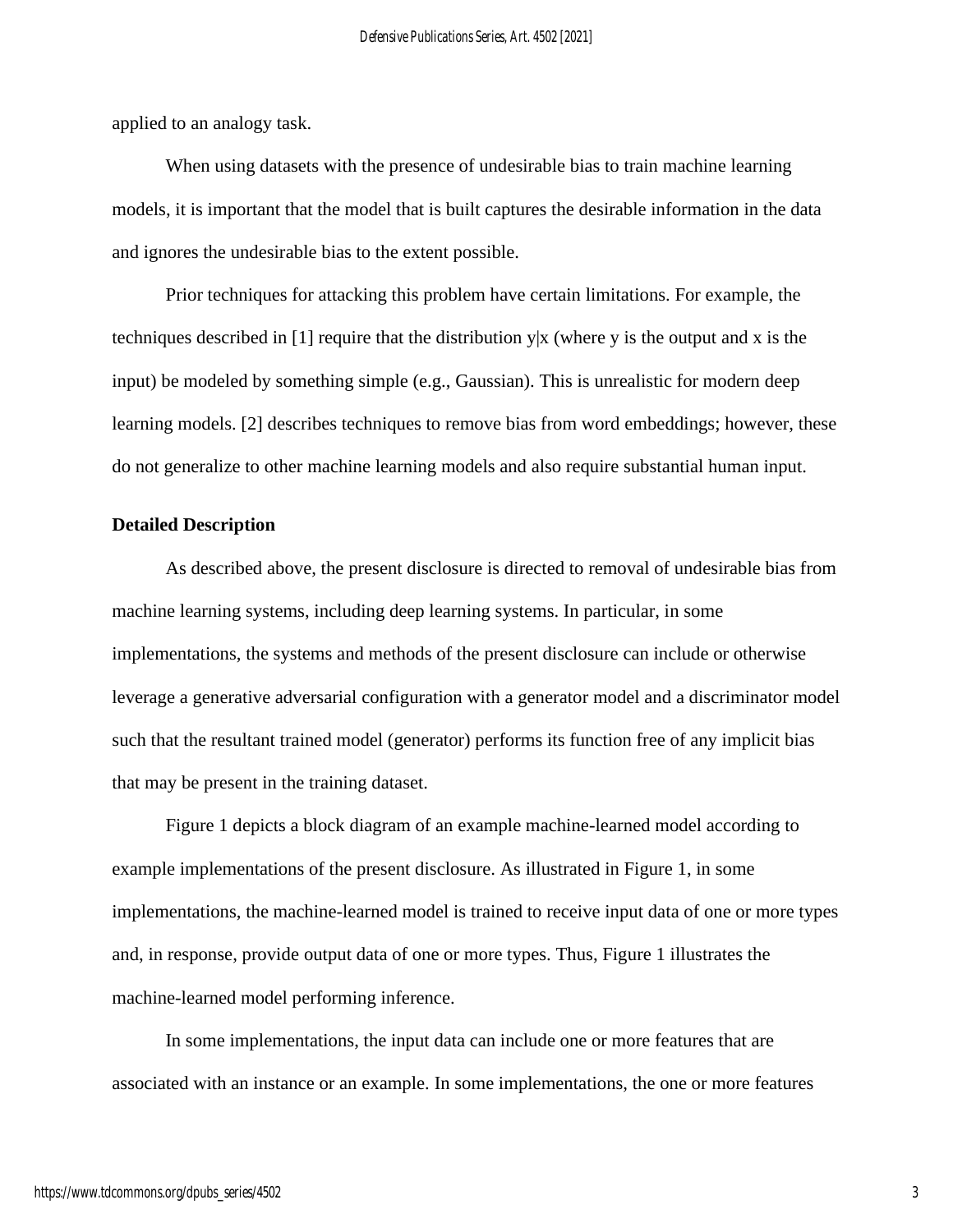associated with the instance or example can be organized into a feature vector. In some implementations, the output data can include one or more predictions. Predictions can also be referred to as inferences. Thus, given features associated with a particular instance, the machinelearned model can output a prediction for such instance based on the features.

The machine-learned model can be or include one or more of various different types of machine-learned models. In particular, in some implementations, the machine-learned model can perform classification, regression, clustering, anomaly detection, recommendation generation, and/or other tasks.

In some implementations, the machine-learned model can perform various types of classification based on the input data. For example, the machine-learned model can perform binary classification or multiclass classification. In binary classification, the output data can include a classification of the input data into one of two different classes. In multiclass classification, the output data can include a classification of the input data into one (or more) of more than two classes. The classifications can be single label or multi-label.

In some implementations, the machine-learned model can perform discrete categorical classification in which the input data is simply classified into one or more classes or categories.

In some implementations, the machine-learned model can perform classification in which the machine-learned model provides, for each of one or more classes, a numerical value descriptive of a degree to which it is believed that the input data should be classified into the corresponding class. In some instances, the numerical values provided by the machine-learned model can be referred to as "confidence scores" that are indicative of a respective confidence associated with classification of the input into the respective class. In some implementations, the confidence scores can be compared to one or more thresholds to render a discrete categorical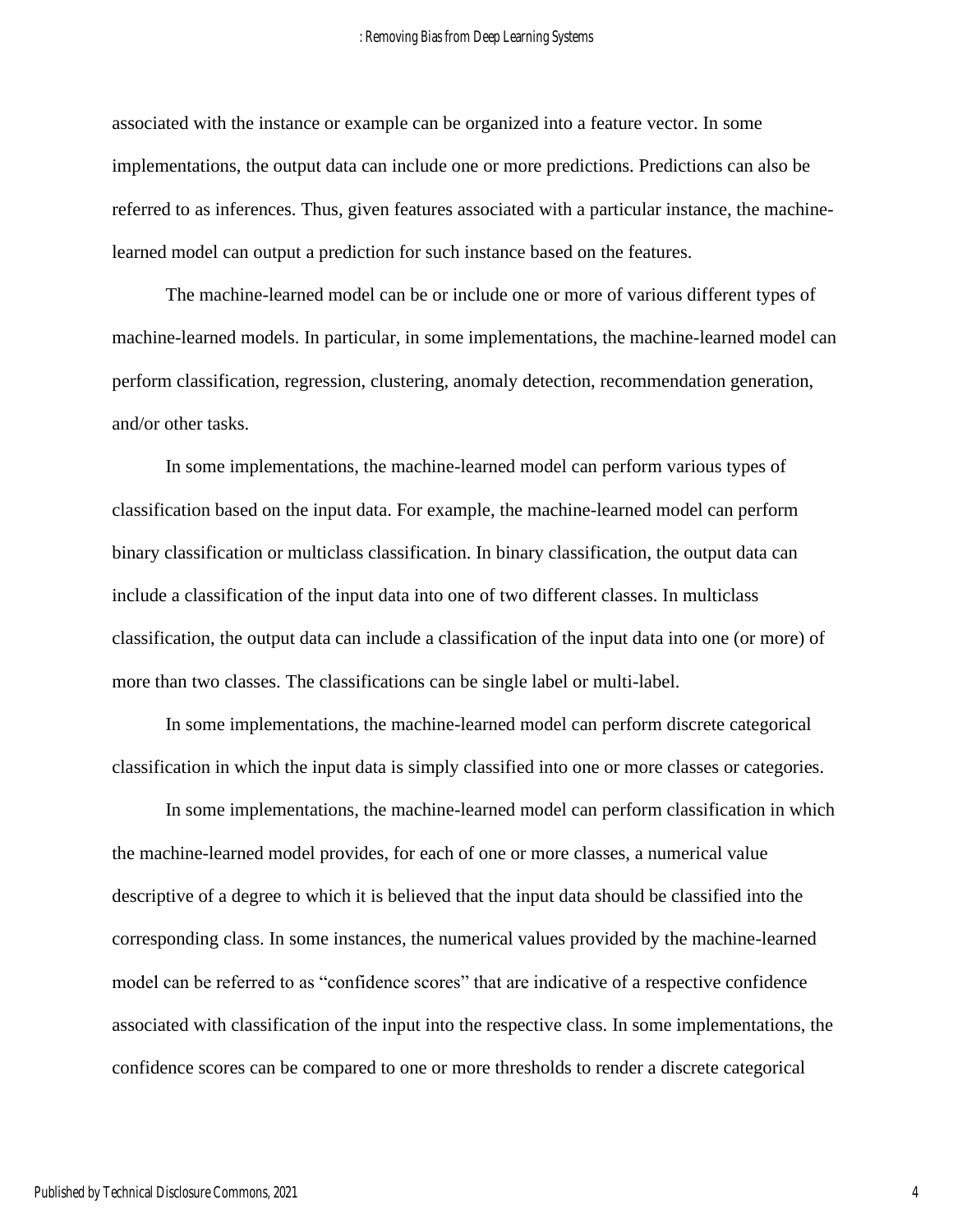prediction. In some implementations, only a certain number of classes (e.g., one) with the relatively largest confidence scores can be selected to render a discrete categorical prediction.

In some implementations, the machine-learned model can provide a probabilistic classification. For example, the machine-learned model can be able to predict, given a sample input, a probability distribution over a set of classes. Thus, rather than outputting only the most likely class to which the sample input should belong, the machine-learned model can output, for each class, a probability that the sample input belongs to such class. In some implementations, the probability distribution over all possible classes can sum to one. In some implementations, a SoftMax function or layer can be used to squash a set of real values respectively associated with the possible classes to a set of real values in the range  $(0, 1)$  that sum to one.

In some implementations, the probabilities provided by the probability distribution can be compared to one or more thresholds to render a discrete categorical prediction. In some implementations, only a certain number of classes (e.g., one) with the relatively largest predicted probability can be selected to render a discrete categorical prediction.

In some implementations in which the machine-learned model performs classification, the machine-learned model can be trained using supervised learning techniques. For example, the machine-learned model can be trained on a training dataset that includes training examples labeled as belonging (or not belonging) to one or more classes. Further details regarding supervised training techniques are provided below.

In some implementations, the machine-learned model can perform regression to provide output data in the form of a continuous numeric value. The continuous numeric value can correspond to any number of different metrics or numeric representations, including, for example, currency values, scores, or other numeric representations. As examples, the machine-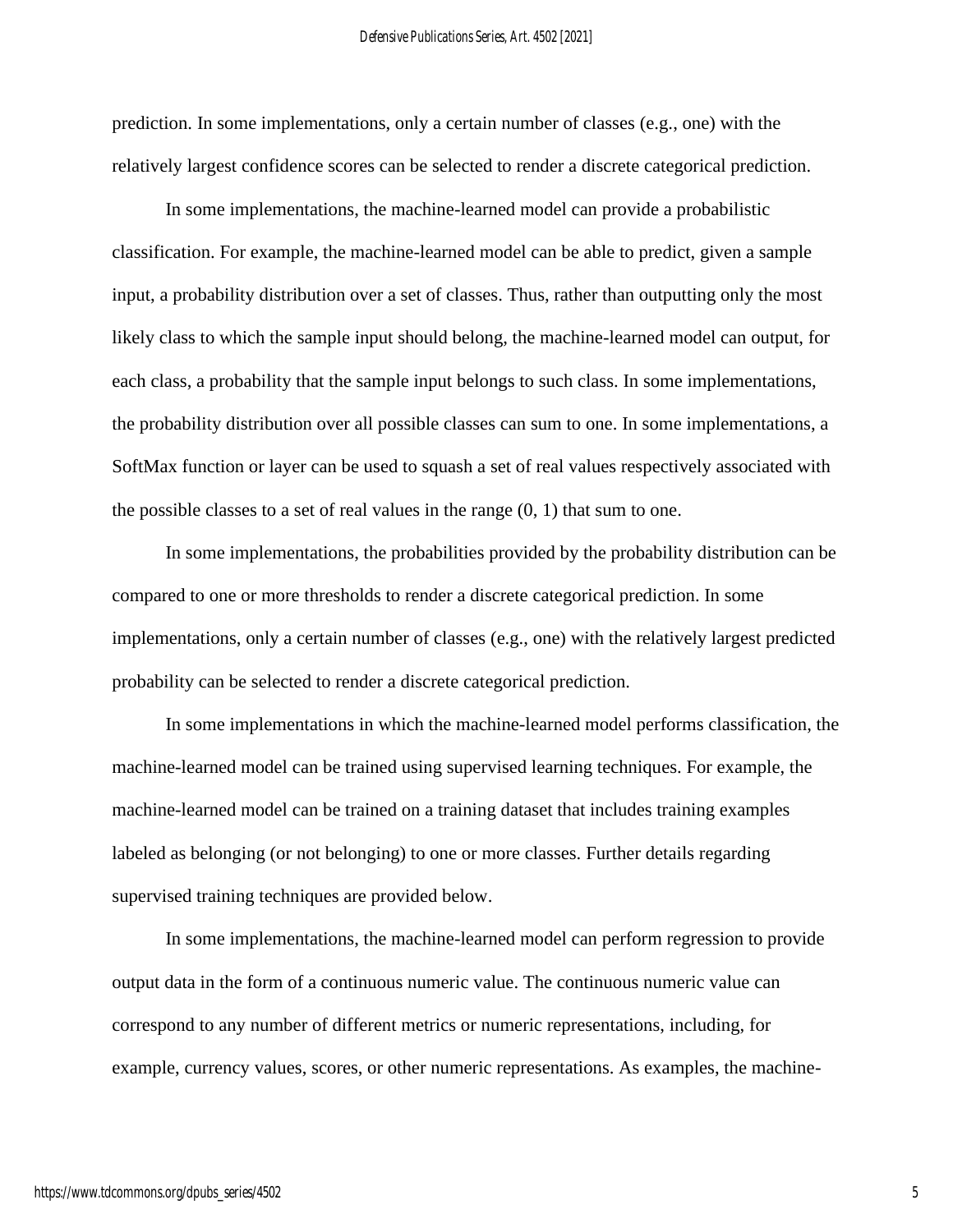learned model can perform linear regression, polynomial regression, or nonlinear regression. As examples, the machine-learned model can perform simple regression or multiple regression. As described above, in some implementations, a SoftMax function or layer can be used to squash a set of real values respectively associated with two or more possible classes to a set of real values in the range (0, 1) that sum to one.

In some implementations, the machine-learned model can perform various types of clustering. For example, the machine-learned model can identify one or more previously-defined clusters to which the input data most likely corresponds. As another example, the machinelearned model can identify one or more clusters within the input data. That is, in instances in which the input data includes multiple objects, documents, or other entities, the machine-learned model can sort the multiple entities included in the input data into a number of clusters. In some implementations in which the machine-learned model performs clustering, the machine-learned model can be trained using unsupervised learning techniques.

In some implementations, the machine-learned model can perform anomaly detection or outlier detection. For example, the machine-learned model can identify input data that does not conform to an expected pattern or other characteristic (e.g., as previously observed from previous input data). As examples, the anomaly detection can be used for fraud detection or system failure detection.

In some implementations, the machine-learned model can provide output data in the form of one or more recommendations. For example, the machine-learned model can be included in a recommendation system or engine. As an example, given input data that describes previous outcomes for certain entities (e.g., a score, ranking, or rating indicative of an amount of success or enjoyment), the machine-learned model can output a suggestion or recommendation of one or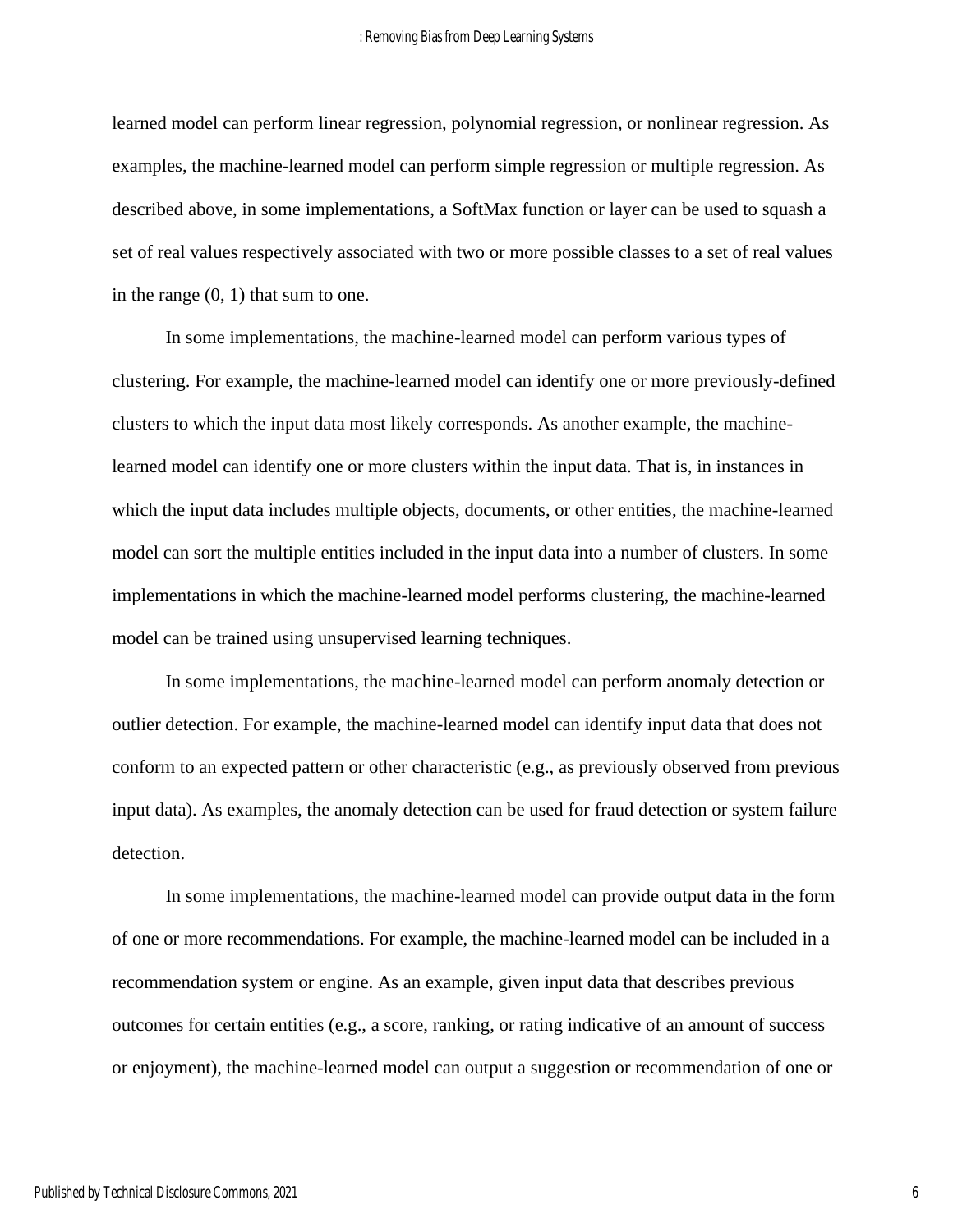more additional entities that, based on the previous outcomes, are expected to have a desired outcome (e.g., elicit a score, ranking, or rating indicative of success or enjoyment). As one example, given input data descriptive of a number of products purchased or rated highly by a user, a recommendation system can output a suggestion or recommendation of an additional product that the user might enjoy or wish to purchase.

In some implementations, the machine-learned model can act as an agent within an environment. For example, the machine-learned model can be trained using reinforcement learning, which will be discussed in further detail below.

In some implementations, the machine-learned model can be a parametric model while, in other implementations, the machine-learned model can be a non-parametric model. In some implementations, the machine-learned model can be a linear model while, in other implementations, the machine-learned model can be a non-linear model.

As described above, the machine-learned model can be or include one or more of various different types of machine-learned models. Examples of such different types of machine-learned models are provided below for illustration. One or more of the example models described below can be used (e.g., combined) to provide the output data in response to the input data. Additional models beyond the example models provided below can be used as well.

In some implementations, the machine-learned model can be or include one or more classifier models such as, for example, linear classification models; quadratic classification models; etc.

In some implementations, the machine-learned model can be or include one or more regression models such as, for example, simple linear regression models; multiple linear regression models; logistic regression models; stepwise regression models; multivariate adaptive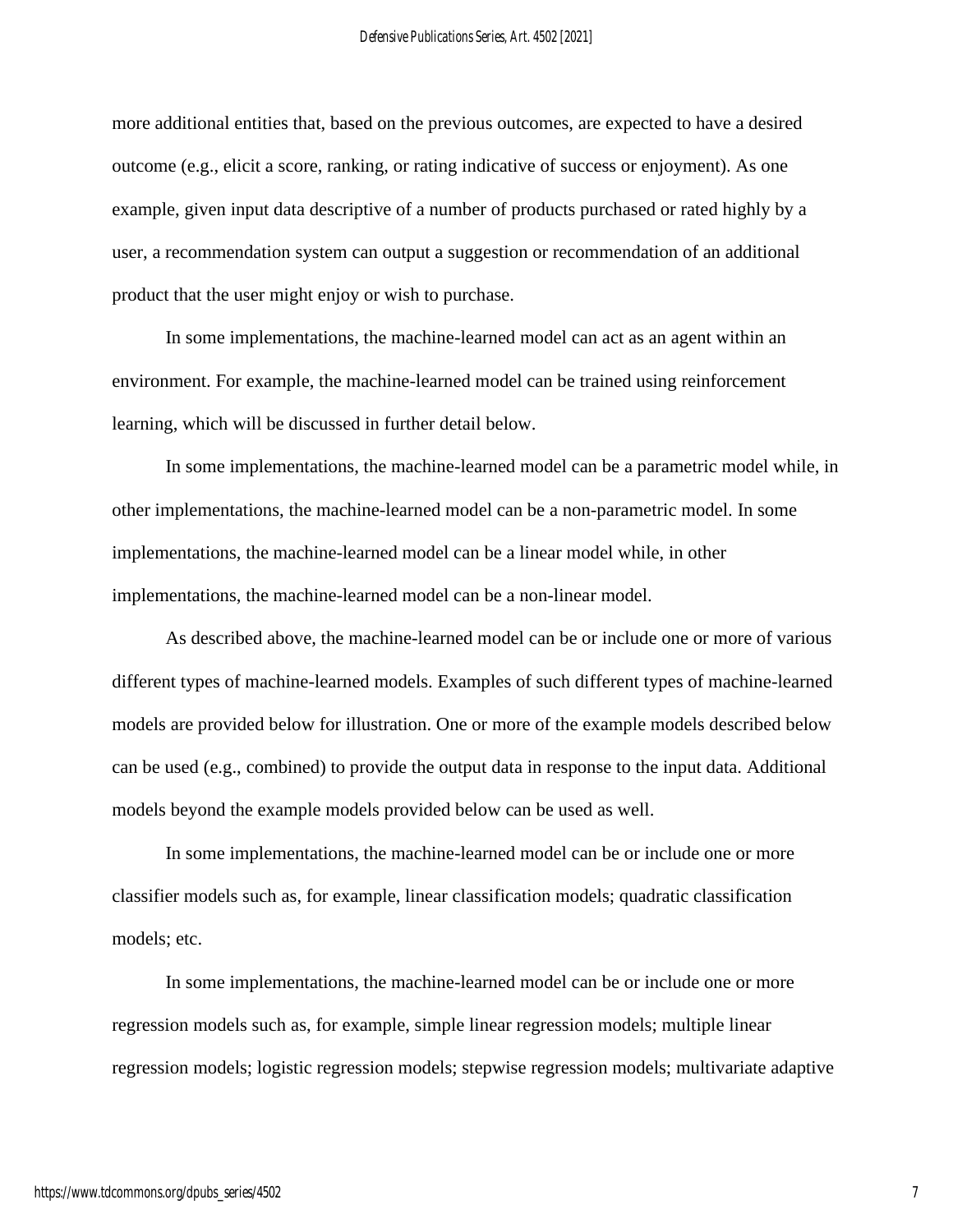regression splines; locally estimated scatterplot smoothing models; etc.

In some implementations, the machine-learned model can be or include one or more decision tree-based models such as, for example, classification and/or regression trees; iterative dichotomiser 3 decision trees; C4.5 decision trees; chi-squared automatic interaction detection decision trees; decision stumps; conditional decision trees; etc.

In some implementations, the machine-learned model can be or include one or more kernel machines. In some implementations, the machine-learned model can be or include one or more support vector machines.

In some implementations, the machine-learned model can be or include one or more instance-based learning models such as, for example, learning vector quantization models; selforganizing map models; locally weighted learning models; etc.

In some implementations, the machine-learned model can be or include one or more nearest neighbor models such as, for example, k-nearest neighbor classifications models; knearest neighbors regression models; etc.

In some implementations, the machine-learned model can be or include one or more Bayesian models such as, for example, naïve Bayes models; Gaussian naïve Bayes models; multinomial naïve Bayes models; averaged one-dependence estimators; Bayesian networks; Bayesian belief networks; hidden Markov models; etc.

In some implementations, the machine-learned model can be or include one or more artificial neural networks (also referred to simply as neural networks). A neural network can include a group of connected nodes, which also can be referred to as neurons or perceptrons. A neural network can be organized into one or more layers. Neural networks that include multiple layers can be referred to as "deep" networks. A deep network can include an input layer, an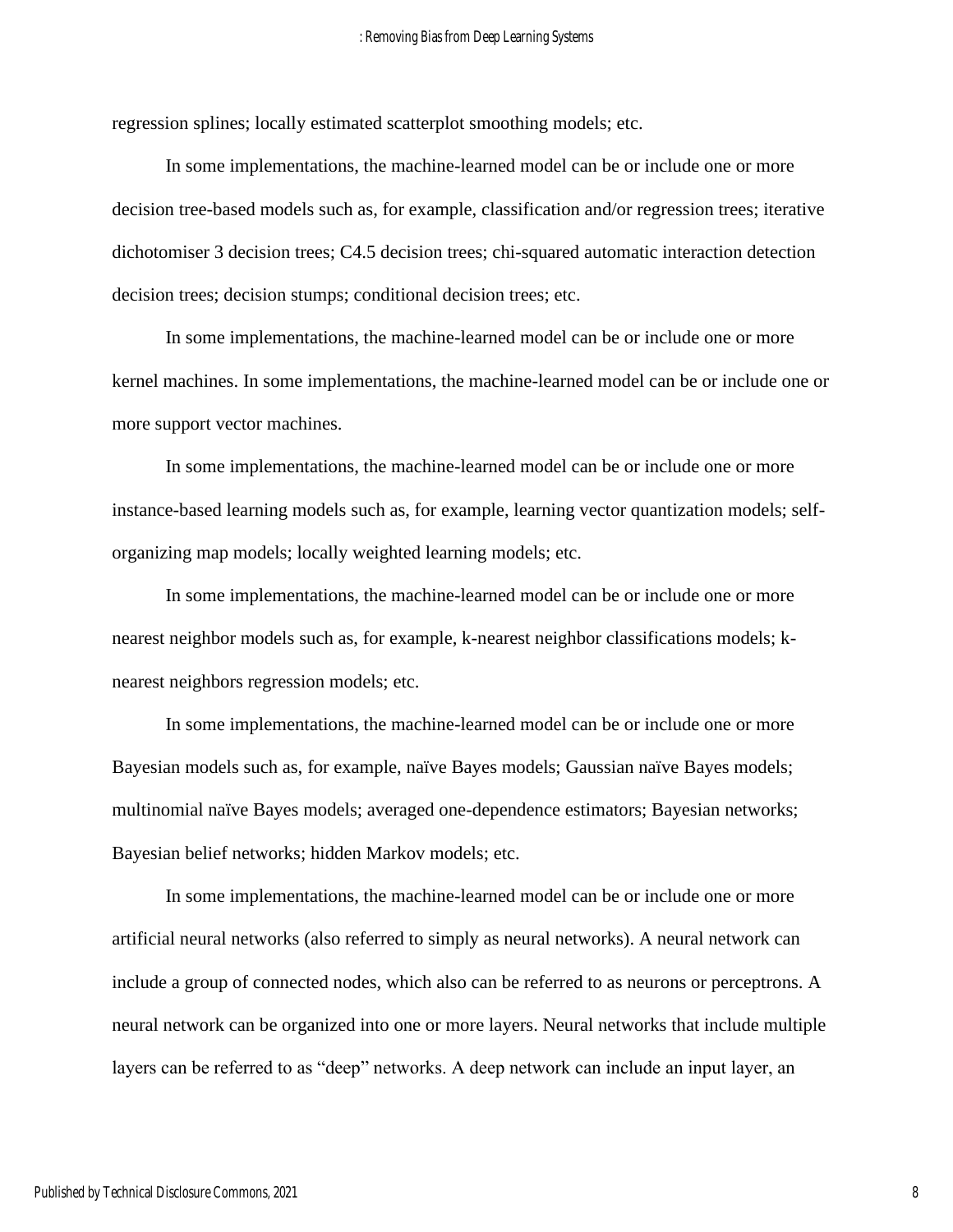output layer, and one or more hidden layers positioned between the input layer and the output layer. The nodes of the neural network can be connected or non-fully connected.

In some implementations, the machine-learned model can be or include one or more feed forward neural networks. In feed forward networks, the connections between nodes do not form a cycle. For example, each connection can connect a node from an earlier layer to a node from a later layer.

In some instances, the machine-learned model can be or include one or more recurrent neural networks. . In some instances, at least some of the nodes of a recurrent neural network can form a cycle. Recurrent neural networks can be especially useful for processing input data that is sequential in nature. In particular, in some instances, a recurrent neural network can pass or retain information from a previous portion of the input data sequence to a subsequent portion of the input data sequence through the use of recurrent or directed cyclical node connections.

As one example, sequential input data can include time-series data (e.g., sensor data versus time or imagery captured at different times). For example, a recurrent neural network can analyze sensor data versus time to detect or predict a swipe direction, to perform handwriting recognition, etc. As another example, sequential input data can include words in a sentence (e.g., for natural language processing, speech detection or processing, etc.); notes in a musical composition; sequential actions taken by a user (e.g., to detect or predict sequential application usage); sequential object states; etc.

Example recurrent neural networks include long short-term (LSTM) recurrent neural networks; gated recurrent units; bi-directional recurrent neural networks; continuous time recurrent neural networks; neural history compressors; echo state networks; Elman networks; Jordan networks; recursive neural networks; Hopfield networks; fully recurrent networks;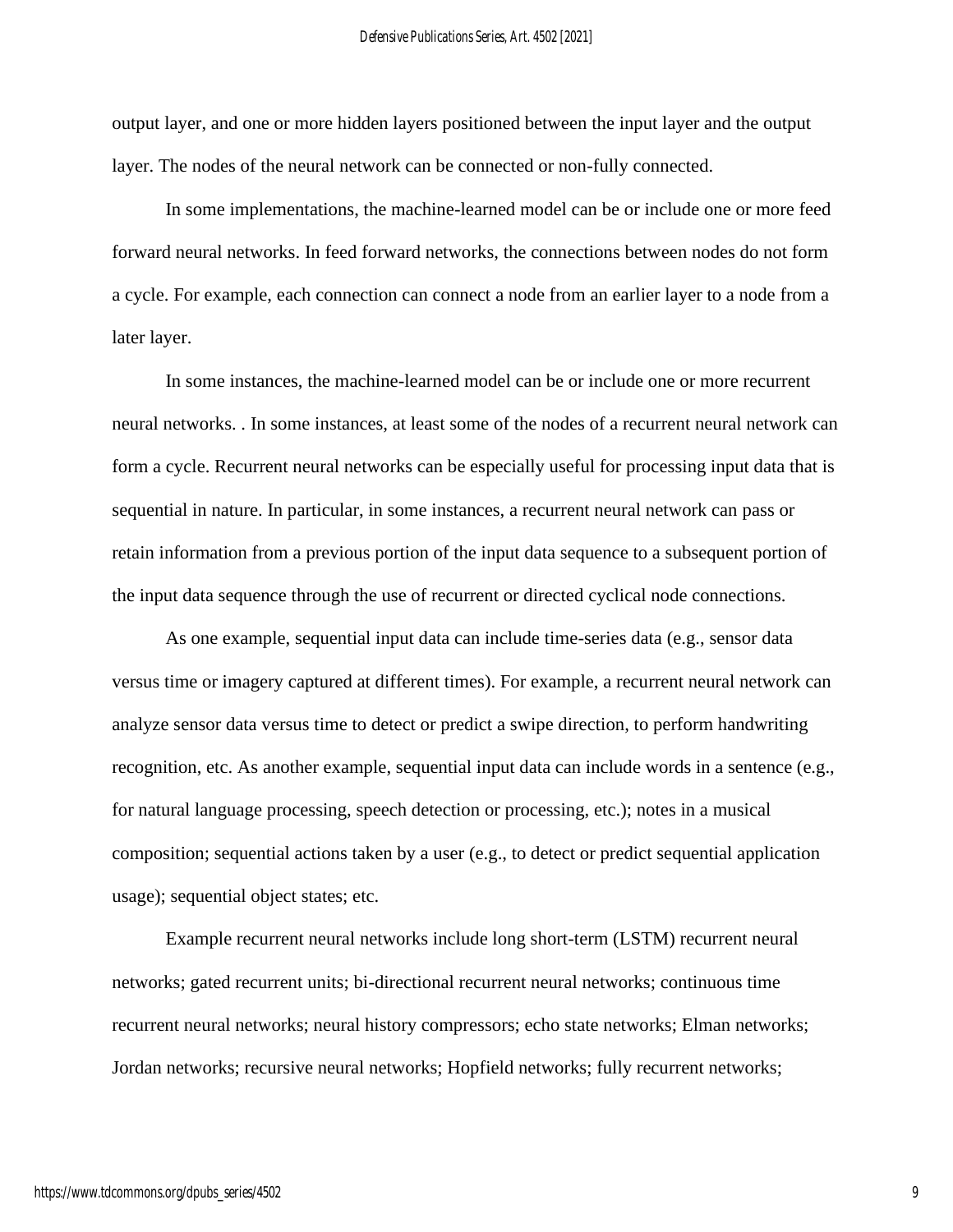sequence-to-sequence configurations; etc.

In some implementations, the machine-learned model can be or include one or more convolutional neural networks. In some instances, a convolutional neural network can include one or more convolutional layers that perform convolutions over input data using learned filters. Filters can also be referred to as kernels. Convolutional neural networks can be especially useful for vision problems such as when the input data includes imagery such as still images or video. However, convolutional neural networks can also be applied for natural language processing.

In some implementations, the machine-learned model can be or include one or more generative networks such as, for example, generative adversarial networks. Generative networks can be used to generate new data such as new images or other content.

In some implementations, the machine-learned model can be or include an autoencoder. In some instances, the aim of an autoencoder is to learn a representation (e.g., a lowerdimensional encoding) for a set of data, typically for the purpose of dimensionality reduction. For example, in some instances, an autoencoder can seek to encode the input data and then provide output data that reconstructs the input data from the encoding. Recently, the autoencoder concept has become more widely used for learning generative models of data. In some instances, the autoencoder can include additional losses beyond reconstructing the input data.

In some implementations, the machine-learned model can be or include one or more other forms of artificial neural networks such as, for example, deep Boltzmann machines; deep belief networks; stacked autoencoders; etc. Any of the neural networks described herein can be combined (e.g., stacked) to form more complex networks.

In some implementations, one or more neural networks can be used to provide an embedding based on the input data. For example, the embedding can be a representation of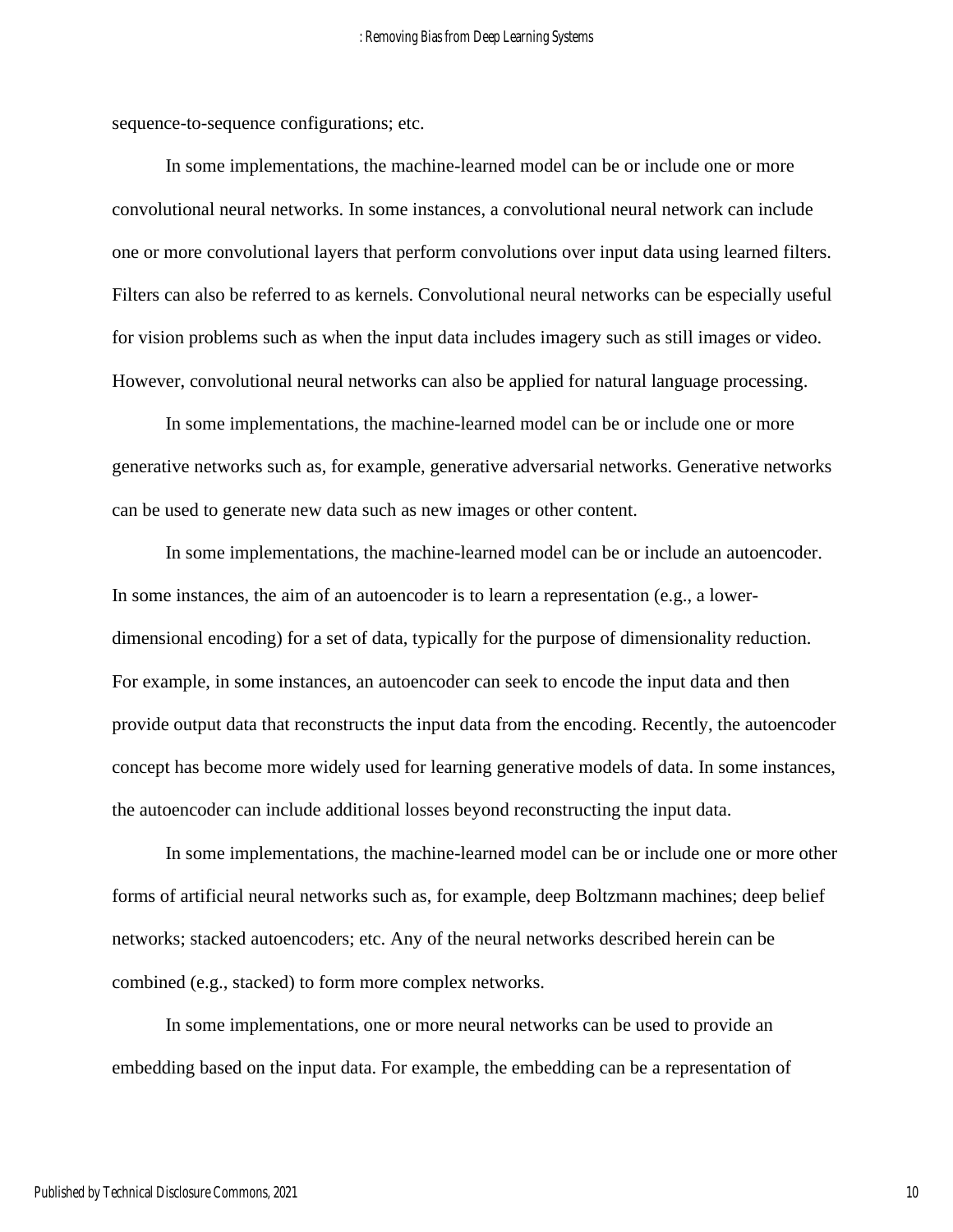knowledge abstracted from the input data into one or more learned dimensions. In some instances, embeddings can be a useful source for identifying related entities. In some instances embeddings can be extracted from the output of the network, while in other instances embeddings can be extracted from any hidden node or layer of the network (e.g., a close to final but not final layer of the network). Embeddings can be useful for performing auto suggest next video, product suggestion, entity or object recognition, etc. In some instances, embeddings may be useful inputs for downstream models. For example, embeddings can be useful to generalize input data (e.g., search queries) for a downstream model or processing system.

In some implementations, the machine-learned model can include one or more clustering models such as, for example, k-means clustering models; k-medians clustering models; expectation maximization models; hierarchical clustering models; etc.

In some implementations, the machine-learned model can perform one or more dimensionality reduction techniques such as, for example, principal component analysis; kernel principal component analysis; graph-based kernel principal component analysis; principal component regression; partial least squares regression; Sammon mapping; multidimensional scaling; projection pursuit; linear discriminant analysis; mixture discriminant analysis; quadratic discriminant analysis; generalized discriminant analysis; flexible discriminant analysis; autoencoding; etc.

In some implementations, the machine-learned model can perform or be subjected to one or more reinforcement learning techniques such as Markov decision processes; dynamic programming; Q functions or Q-learning; value function approaches; deep Q-networks; differentiable neural computers; asynchronous advantage actor-critics; deterministic policy gradient; etc.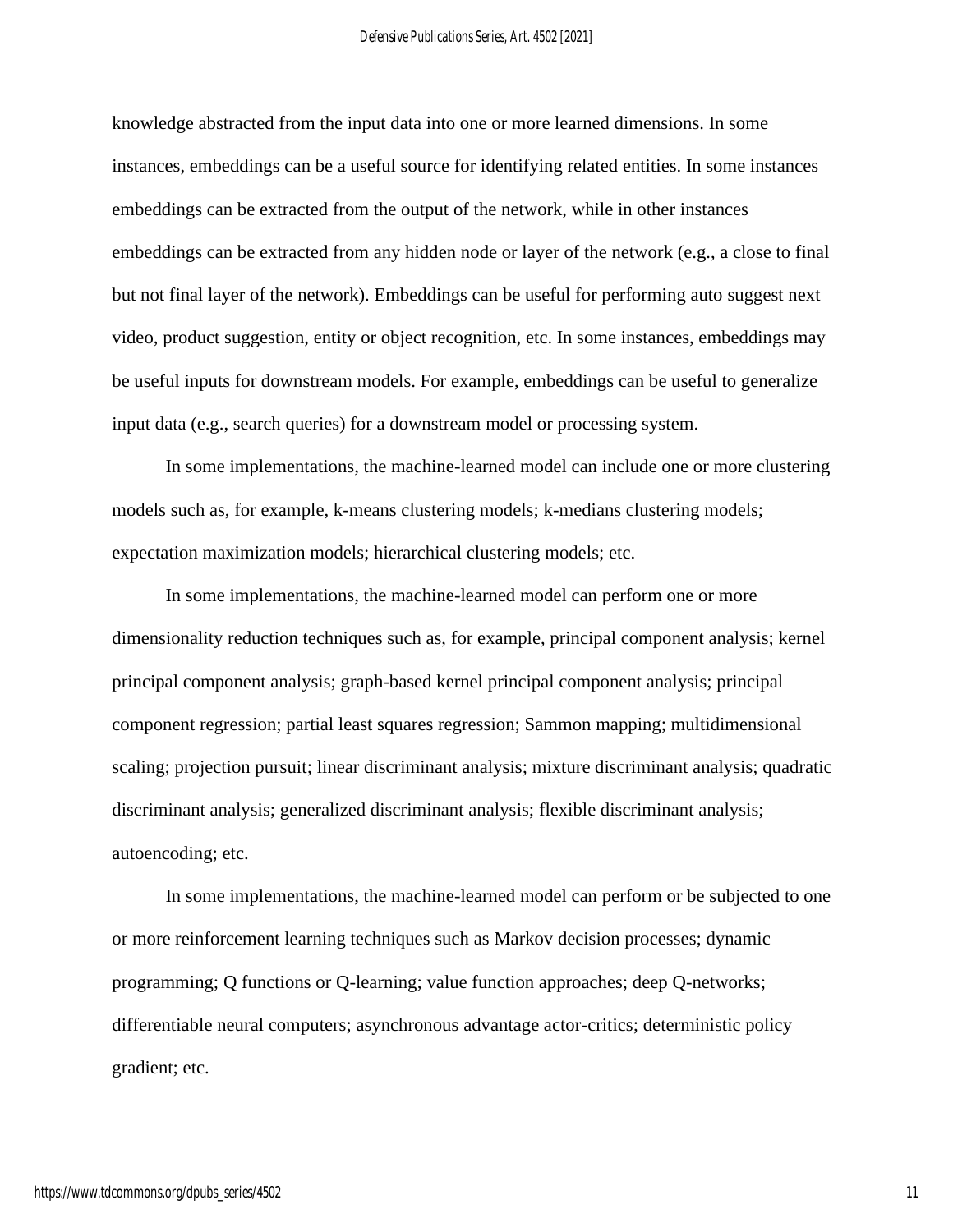In some implementations, the machine-learned model can be an autoregressive model. In some instances, an autoregressive model can specify that the output data depends linearly on its own previous values and on a stochastic term. In some instances, an autoregressive model can take the form of a stochastic difference equation. One example autoregressive model is WaveNet, which is a generative model for raw audio.

In some implementations, the machine-learned model can include or form part of a multiple model ensemble. As one example, bootstrap aggregating can be performed, which can also be referred to as "bagging." In bootstrap aggregating, a training dataset is split into a number of subsets (e.g., through random sampling with replacement) and a plurality of models are respectively trained on the number of subsets. At inference time, respective outputs of the plurality of models can be combined (e.g., through averaging, voting, or other techniques) and used as the output of the ensemble.

One example model ensemble is a random forest, which can also be referred to as a random decision forest. Random forests are an ensemble learning method for classification, regression, and other tasks. Random forests are generated by producing a plurality of decision trees at training time. In some instances, at inference time, the class that is the mode of the classes (classification) or the mean prediction (regression) of the individual trees can be used as the output of the forest. Random decision forests can correct for decision trees' tendency to overfit their training set.

Another example ensemble technique is stacking, which can, in some instances, be referred to as stacked generalization. Stacking includes training a combiner model to blend or otherwise combine the predictions of several other machine-learned models. Thus, a plurality of machine-learned models (e.g., of same or different type) can be trained based on training data. In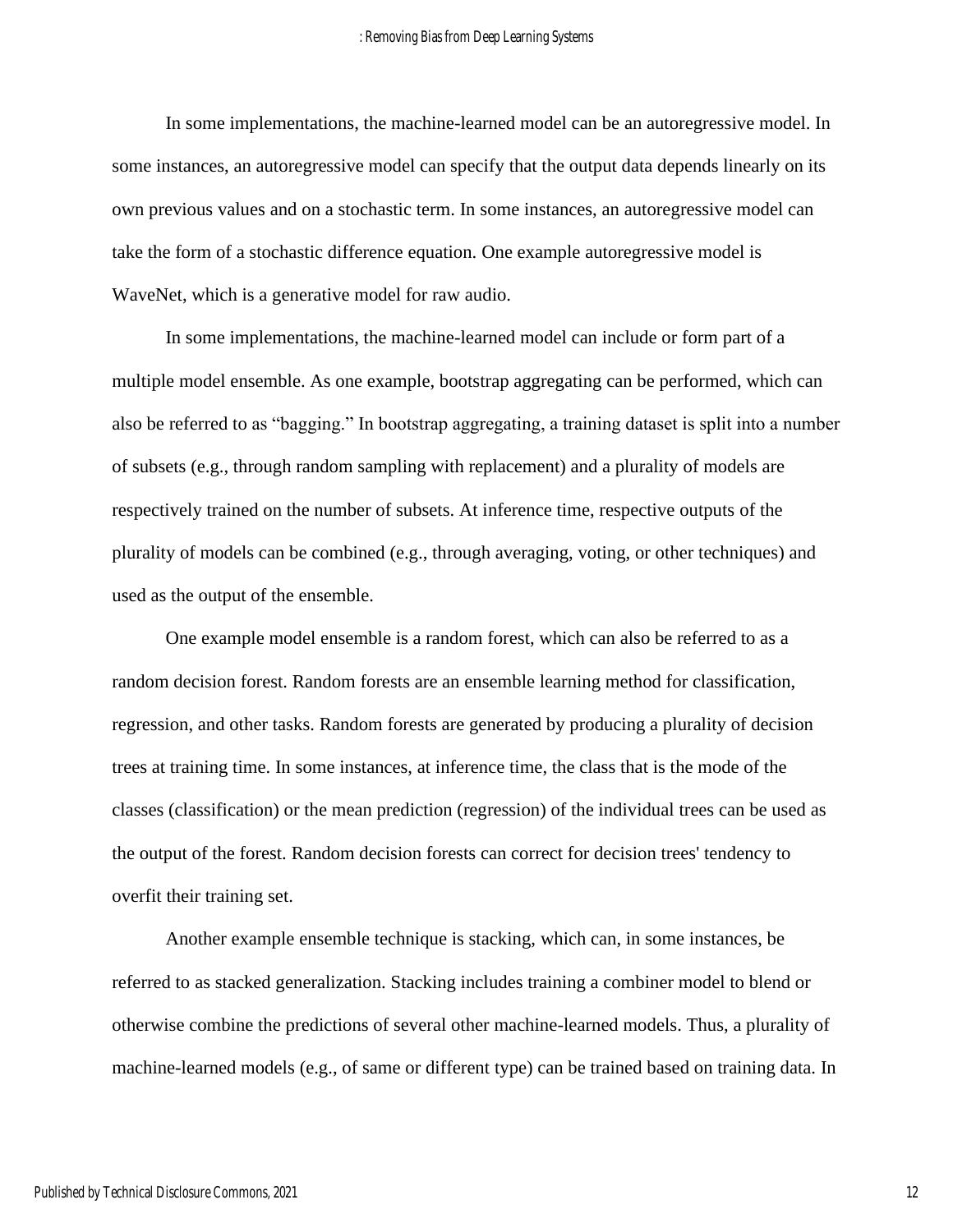addition, a combiner model can be trained to take the predictions from the other machine-learned models as inputs and, in response, produce a final inference or prediction. In some instances, a single-layer logistic regression model can be used as the combiner model.

Another example ensemble technique is boosting. Boosting can include incrementally building an ensemble by iteratively training weak models and then adding to a final strong model. For example, in some instances, each new model can be trained to emphasize the training examples that previous models misinterpreted (e.g., misclassified). For example, a weight associated with each of such misinterpreted examples can be increased. One common implementation of boosting is AdaBoost, which can also be referred to as Adaptive Boosting. Other example boosting techniques include LPBoost; TotalBoost; BrownBoost; xgboost; MadaBoost, LogitBoost, gradient boosting; etc.

Furthermore, any of the models described above (e.g., regression models and artificial neural networks) can be combined to form an ensemble. As an example, an ensemble can include a top level machine-learned model or a heuristic function to combine and/or weight the outputs of the models that form the ensemble.

In some implementations, multiple machine-learned models (e.g., that form an ensemble can be linked and trained jointly (e.g., through backpropagation of errors sequentially through the model ensemble). However, in some implementations, only a subset (e.g., one) of the jointly trained models is used for inference.

In some implementations, the machine-learned model can be used to preprocess the input data for subsequent input into another model. For example, the machine-learned model can perform dimensionality reduction techniques and embeddings (e.g., matrix factorization, principal components analysis, singular value decomposition, word2vec/GLOVE, and/or related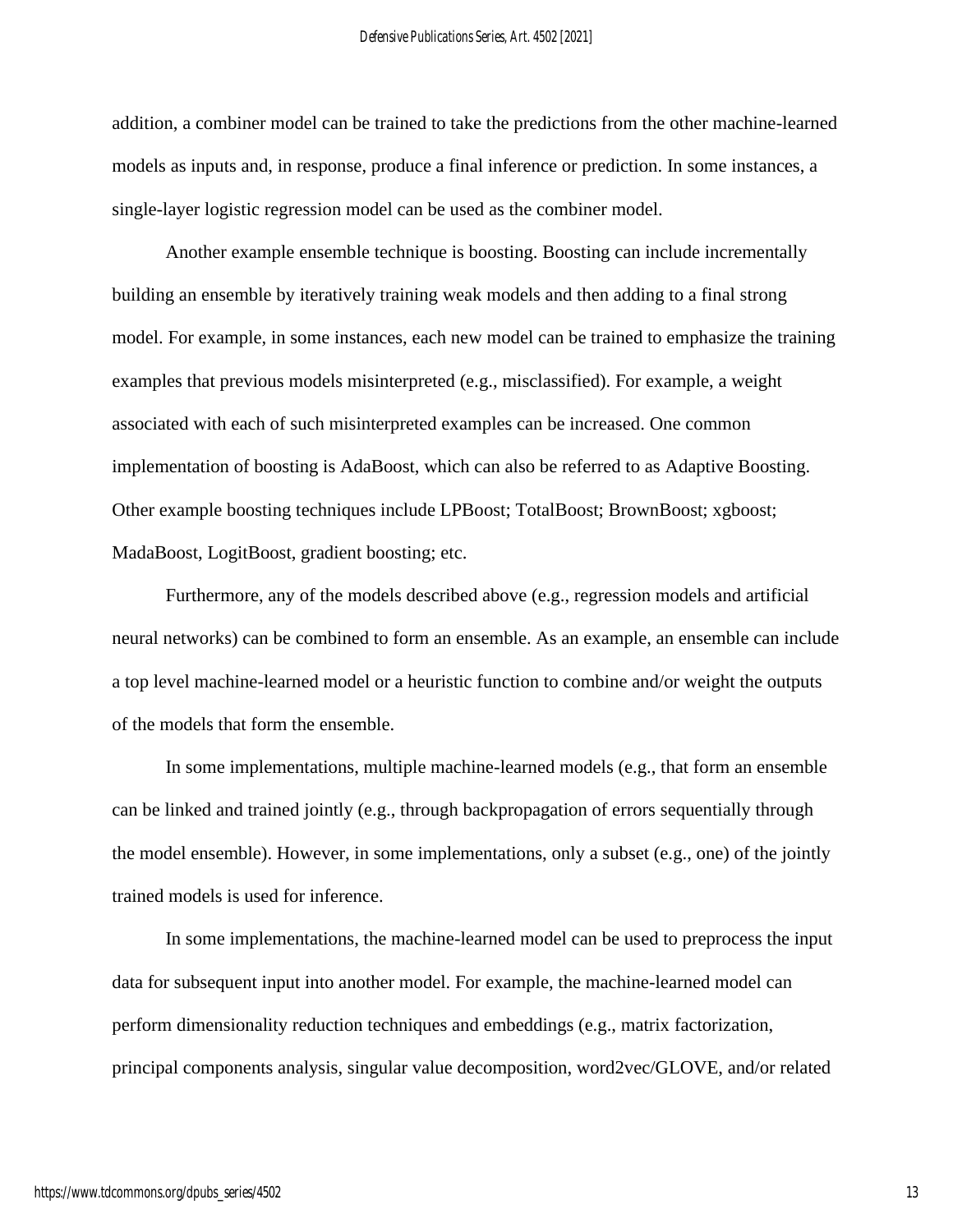approaches); clustering; and even classification and regression for downstream consumption. Many of these techniques have been discussed above and will be further discussed below.

Referring again to Figure 1, and as discussed above, the machine-learned model can be trained or otherwise configured to receive the input data and, in response, provide the output data. The input data can include different types, forms, or variations of input data. As examples, in various implementations, the input data can include, with user permission, any type of data that can be used to train a model, such as a corpus of text, images, or other types of data. The data may include implicit bias, e.g., due to various factors such as the source used, the data collection methodology, etc.

In some implementations, the machine-learned model can receive and use the input data in its raw form. In some implementations, the raw input data can be preprocessed. Thus, in addition or alternatively to the raw input data, the machine-learned model can receive and use the preprocessed input data.

In some implementations, preprocessing the input data can include extracting one or more additional features from the raw input data. For example, feature extraction techniques can be applied to the input data to generate one or more new, additional features. Example feature extraction techniques include edge detection; corner detection; blob detection; ridge detection; scale-invariant feature transform; motion detection; optical flow; Hough transform; etc.

In some implementations, the extracted features can include or be derived from transformations of the input data into other domains and/or dimensions. As an example, the extracted features can include or be derived from transformations of the input data into the frequency domain. For example, wavelet transformations and/or fast Fourier transforms can be performed on the input data to generate additional features.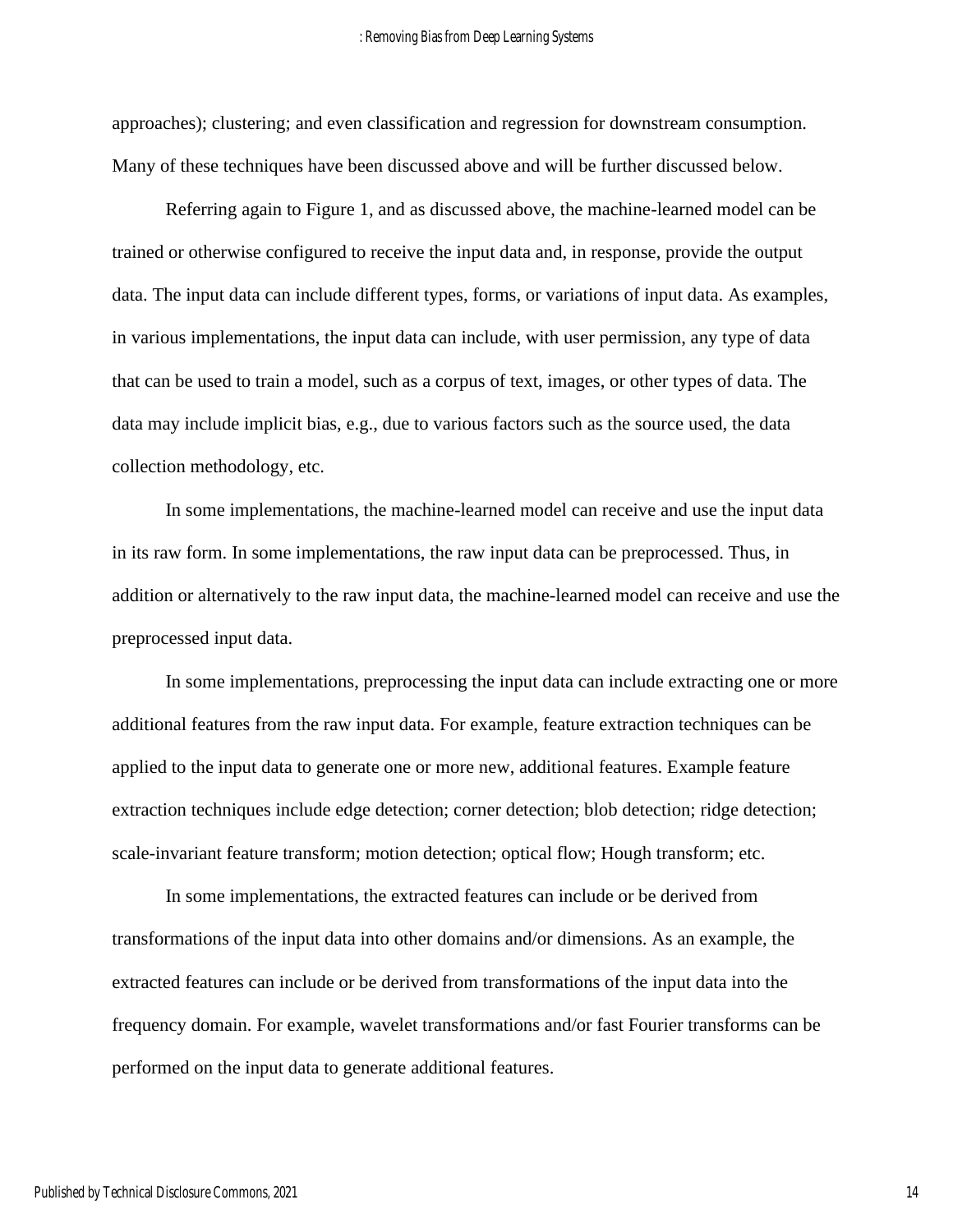In some implementations, the extracted features can include statistics calculated from the input data or certain portions or dimensions of the input data. Example statistics include the mode, mean, maximum, minimum, or other metrics of the input data or portions thereof.

In some implementations, as described above, the input data can be sequential in nature. In some instances, the sequential input data can be generated by sampling or otherwise segmenting a stream of input data. As one example, frames can be extracted from a video. In some implementations, sequential data can be made non-sequential through summarization.

As another example preprocessing technique, portions of the input data can be imputed. For example, additional synthetic input data can be generated through interpolation and/or extrapolation.

As another example preprocessing technique, some or all of the input data can be scaled, standardized, normalized, generalized, and/or regularized. Example regularization techniques include ridge regression; least absolute shrinkage and selection operator (LASSO); elastic net; least-angle regression; cross-validation; L1 regularization; L2 regularization; etc. As one example, some or all of the input data can be normalized by subtracting the mean across a given dimension's feature values from each individual feature value and then dividing by the standard deviation or other metric.

As another example preprocessing technique, some or all or the input data can be quantized or discretized. As yet another example, qualitative features or variables included in the input data can be converted to quantitative features or variables. For example, one hot encoding can be performed.

In some implementations, dimensionality reduction techniques can be applied to the input data prior to input into the machine-learned model. Several examples of dimensionality reduction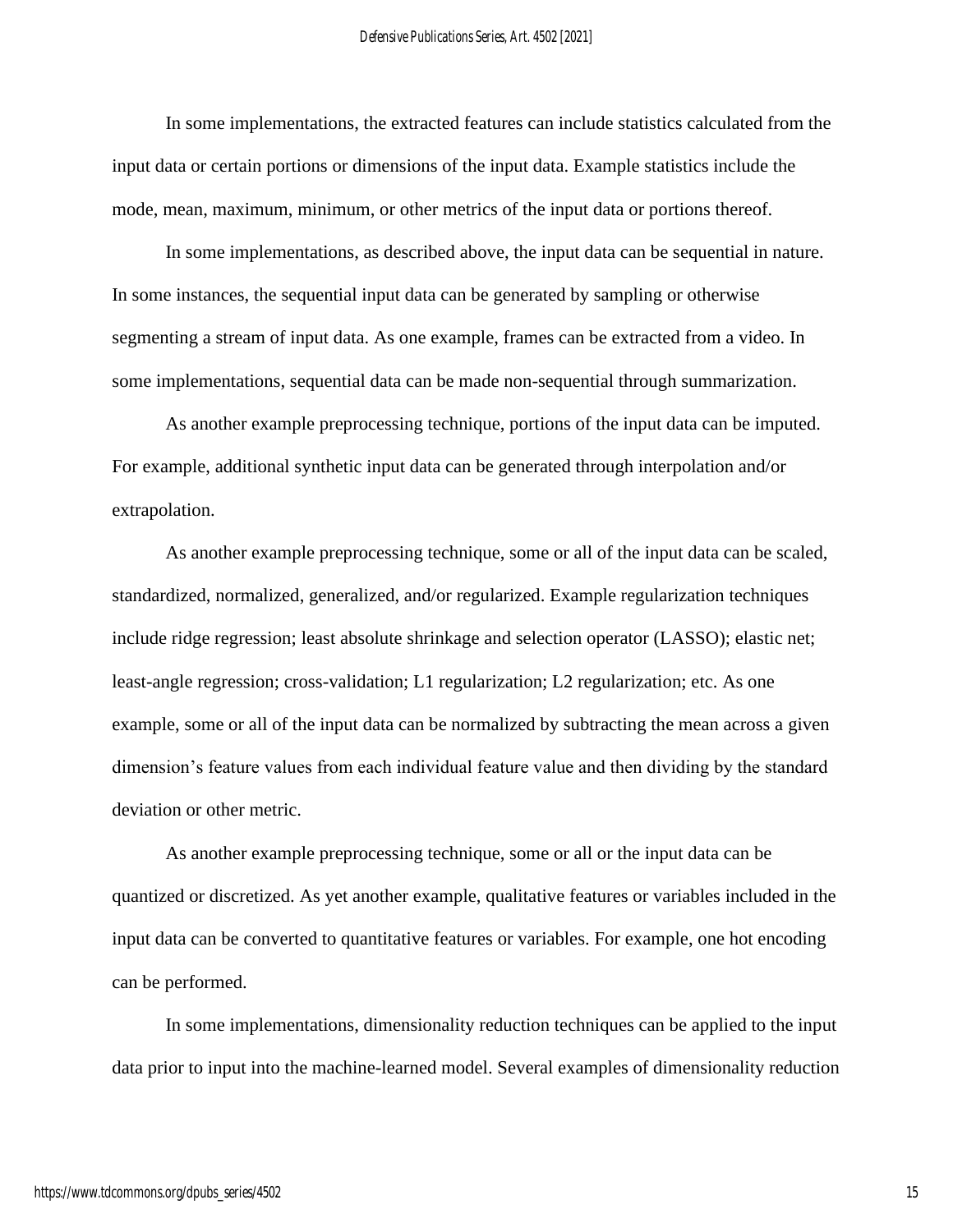techniques are provided above, including, for example, principal component analysis; kernel principal component analysis; graph-based kernel principal component analysis; principal component regression; partial least squares regression; Sammon mapping; multidimensional scaling; projection pursuit; linear discriminant analysis; mixture discriminant analysis; quadratic discriminant analysis; generalized discriminant analysis; flexible discriminant analysis; autoencoding; etc.

In some implementations, during training, the input data can be intentionally deformed in any number of ways to increase model robustness, generalization, or other qualities. Example techniques to deform the input data include adding noise; changing color, shade, or hue; magnification; segmentation; amplification; etc.

Referring again to Figure 1, in response to receipt of the input data, the machine-learned model can provide the output data. The output data can include different types, forms, or variations of output data. As examples, in various implementations, the output data can include a trained model that is free from artifacts that may be caused by the presence of implicit bias in the training data.

#### Bias removal during model training

This disclosure utilizes a modified generative adversarial network (GAN). A GAN is a type of network which can be conceptualized as two coupled networks, a generator and a discriminator, which can each be a machine learning model.

In a standard GAN, the generator is trained to reproduce its input with such high fidelity that the discriminator cannot tell the difference between items that are produced by the generator and items that are drawn from the input (groundtruth data). The discriminator is trained (as an adversary to the generator) to tell the difference between the items produced by the generator and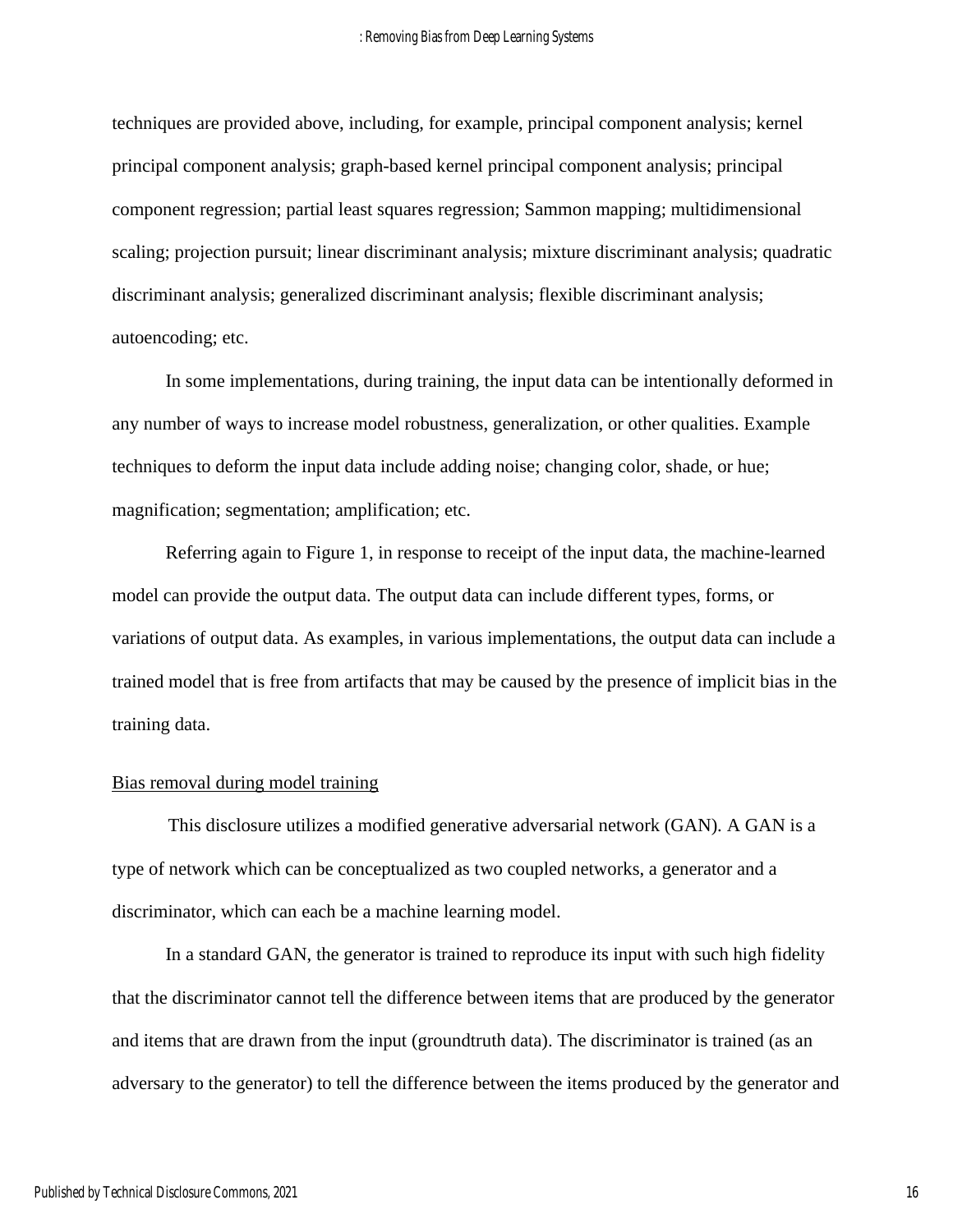those from the input (groundtruth data) as best as possible.

The techniques described herein introduce several new pieces to GAN configuration and modifications to the standard GAN arrangement. The goal is to train a model to predict a target variable y given input x, while being unbiased on another variable z.

#### *Definitions and assumptions*

Define a model that predicts a variable *y* to be *unbiased on* another variable *z* (also referred to as protected variable) if its predictions  $\hat{y}$  are independent of *z*. Assume that there is a model (referred to as *predictor*), already developed for the problem of predicting  $y \in \mathbb{R}^p$  given some input *x*. An assumption is that this model operates by generating a prediction  $\hat{y}$ , and uses a set of weights *W* which it trains by gradient descent (or some variant thereof) on some loss function  $L_1$ 

#### *Method*

To the output layer of the model (the layer that has  $\hat{y}$ ), attach a *discriminator* model. The discriminator attempts to predict z using  $\hat{y}$ . The discriminator has weights U and operates by minimizing a loss function  $L_2$ .

To eliminate bias, the two models can be trained adversarially as follows:

• The predictor, instead of just updating its weights using  $\nabla_W L_l$ , uses the following expression as the "gradient" to follow:

$$
\nabla_W L_1 - \text{proj}_{(\nabla_W L_2)} \nabla_W L_1 - \alpha \nabla_W L_2
$$

where *proj* denotes a projection, and  $\alpha$  is a tuneable hyperparameter.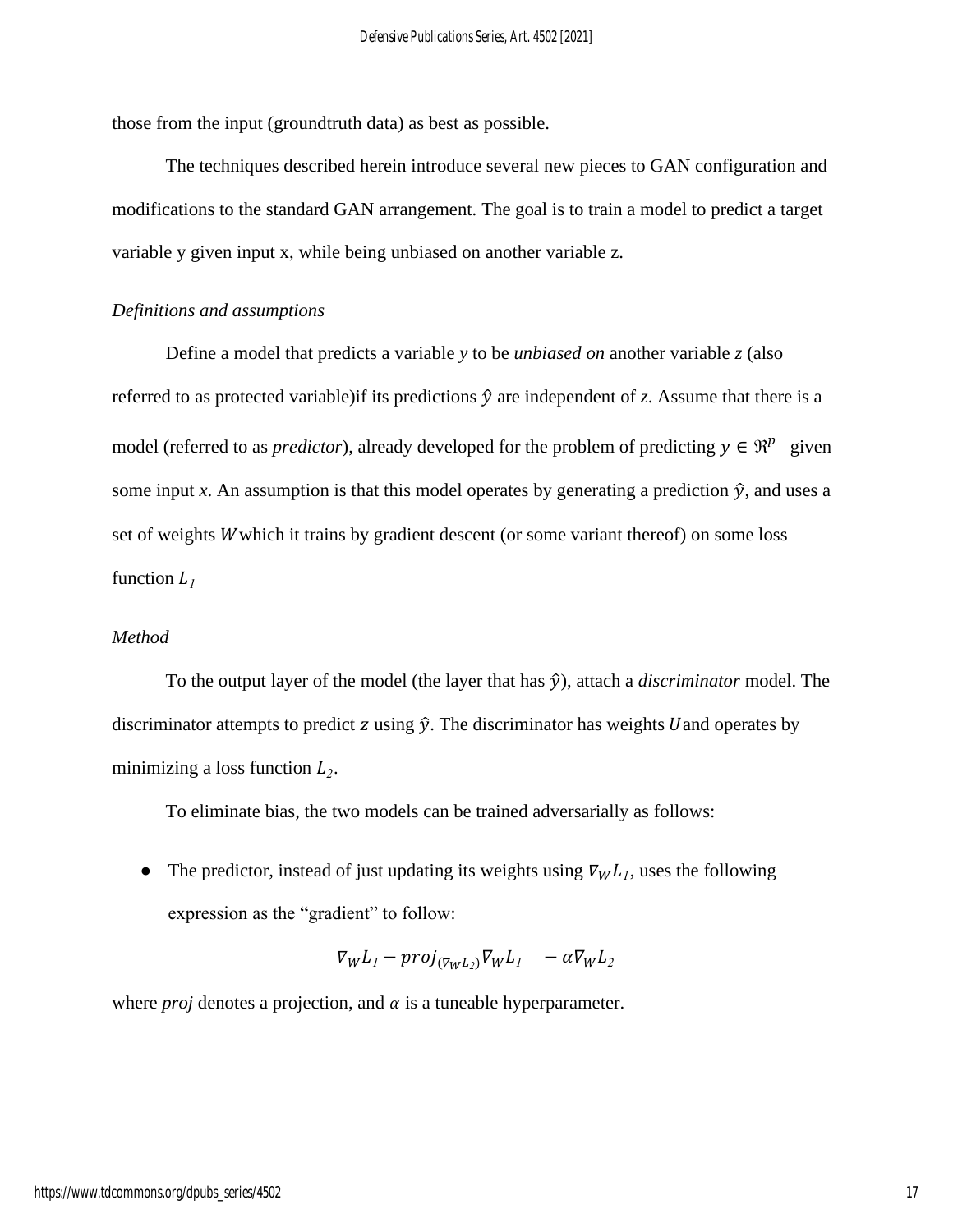Intuitively, the predictor attempts to continue predicting  $\hat{y}$ , while making the discriminator unable to predict *z*. Inclusion of the  $proj_{(\nabla_W L_2)} \nabla_W L_1$  term ensures that the predictive model does not move in a direction that decreases the discriminator loss *<sup>2</sup>* .

• Simultaneously, the discriminator continues to attempt to decrease its own loss  $L_2$ .

The described techniques introduce a concept of "bias" that is based on the ability of the discriminator to recognize the variable with respect to which bias is to be removed. In this case, bias is cast as explicitly relevant to the performance of some task. For example, if gender bias in word embeddings is the type of bias that is to be eliminated from a trained model, the word pair "man:woman" can be specified as the primary word pair of interest. In another example, in performance evaluations, the core aspect of interest may be the removal of gender bias. To this end, when gender bias in prose text documents used for evaluations is the target, the sentences "men do a better job than women" and "women do a better job than men" can be specified as the core bias of interest.

The projection of the output of the generator onto the representation of the specified bias input is the target that the discriminator is trained to predict with high accuracy. The generator's output is simply the performance of some task, such as the production of a word vector in the performance of an analogy task or the production of a semantic vector that represents a performance review, e.g., to make a particular decision (e.g., promotions, salary changes, etc.). The utility function of the generator is a combination of loss minimization on the task that it performs (e.g., production of word vectors) and loss maximization on the task performed by the discriminator.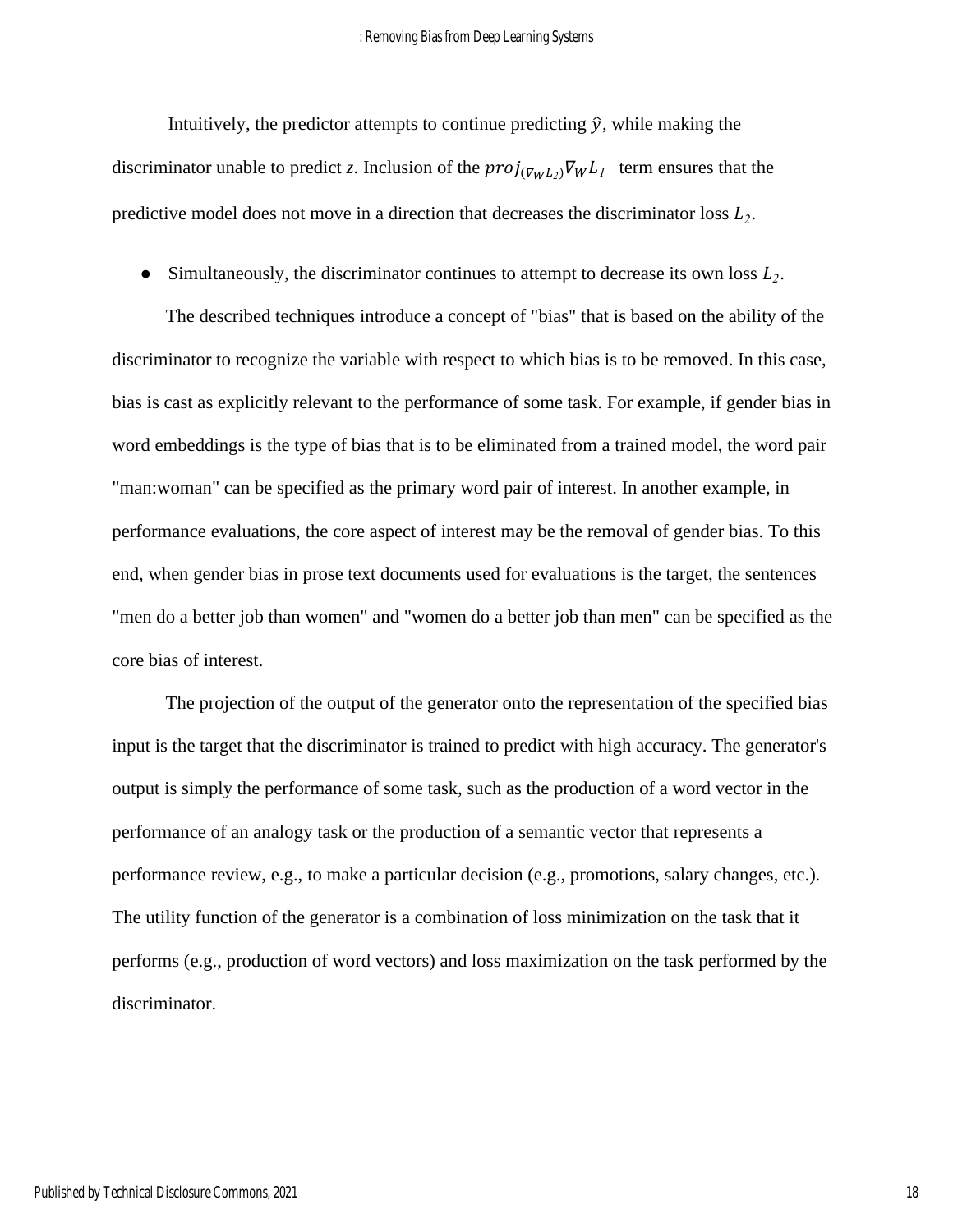Example: With the application of the described techniques, an original analogy model, e.g., that produces output of the form "man:scientist::woman:homemaker" (that includes a bias), is trained to be a model produces "man:scientist::woman:researcher" (unbiased output).

Furthermore, the definition of bias itself can be learned so long as it is seeded with at least one example. For example, in the word analogy task, the line segment embedding("man") embedding("woman") can serve as a first component of gender bias. The model can then learn other components of gender bias that are not explicitly specified and which are not contained in the word pair "man:woman".

This can be accomplished by projecting the output onto a multidimensional surface rather than a single vector. The multidimensional surface is defined by a collection of vectors, the first of which is initialized to the seed and fixed. The rest of the collection of vectors are randomly initialized and learned. This essentially finds those components other than the seed which are most useful in hiding the seed from the discriminator.

#### *Example use case*

Consider the prompt *he : she :: doctor : ?*.

- **Biased model** A model that is trained (without debiasing) using a training dataset that includes implicit bias outputs the following candidates: Doctor, nurse, nanny, fiancée, maid, mother, dentist. As can be seen, the output includes several phrases that are likely reflective of bias in the training dataset (e.g., nanny, maid, mother, etc.)
- **Debiased model:** In contrast, a model that is trained using the GAN-based debiasing techniques described herein outputs the following candidates: Doctor, nurse, obstetrician,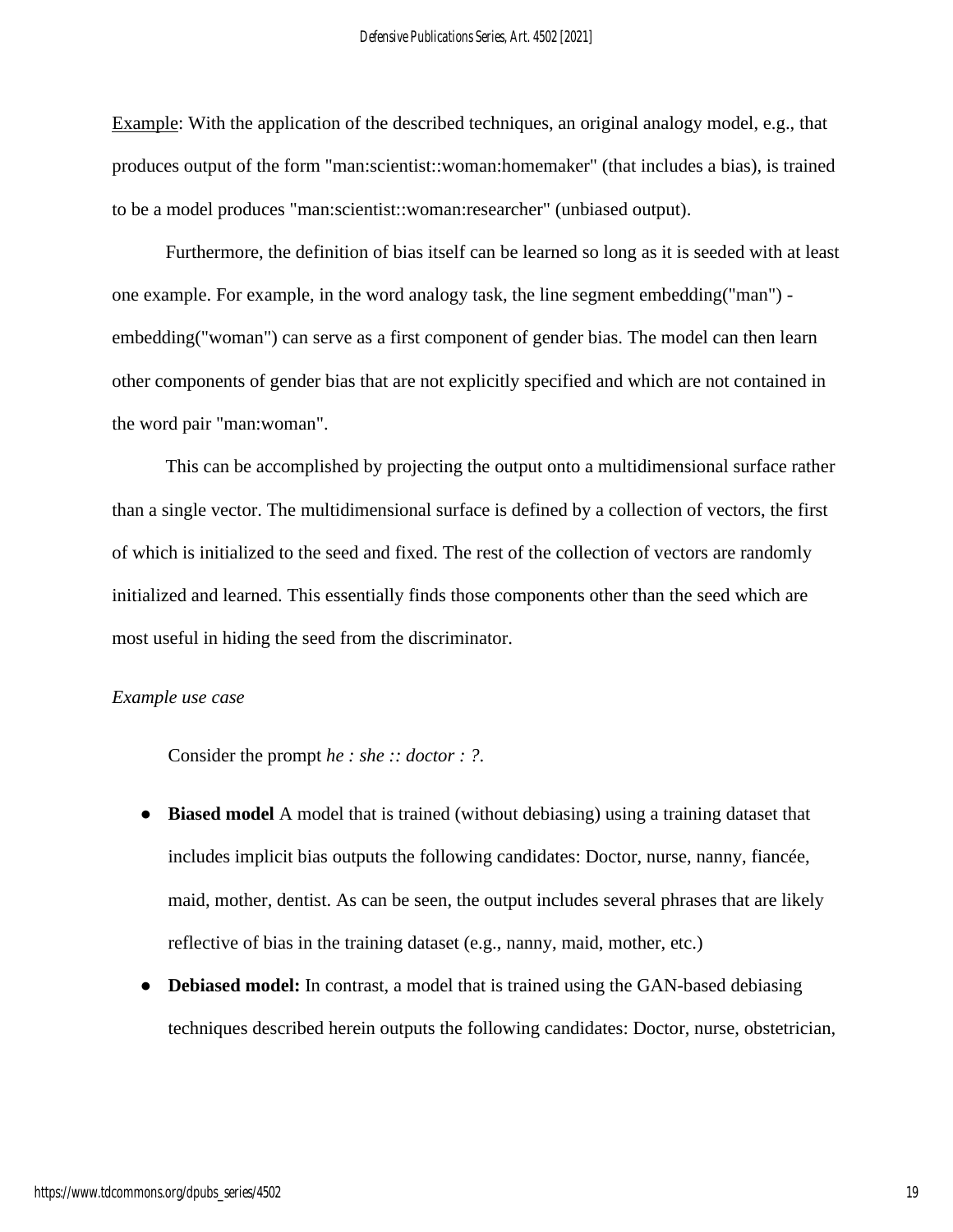pediatrician, dentist, surgeon, physician, cardiologist, pharmacist. As can be seen, the output does not include phrases that are reflective of bias in the training dataset.

The described method is generalizable across different problems. It has the strength that bias (that is to be eliminated) can be specified in human understandable terms with respect to the problem being solved by the generator. An advantage of the described techniques is that model training can be performed without necessarily requiring a training dataset that has been vetted to be free of implicit bias. Alternative implementations can directly incorporate the bias definition into the utility function of a single network rather than using an explicit discriminator.

The described bias removal techniques can be incorporated to train machine learning models in a manner that eliminates bias that can result from implicit undesirable biases in training data. For example, the techniques can be used to detect and remove gender bias in performance reviews. With the bias removal implemented as described herein, language which is gender biased can be detected automatically and highlighted. Further, suggestions can be provided to write performance reviews that make less biased word choices. The described techniques can also be implemented to index documents with respect to the types of bias present in them.

As discussed above, in some implementations, the output data can include various types of classification data (e.g., binary classification, multiclass classification, single label, multilabel, discrete classification, regressive classification, probabilistic classification, etc.) or can include various types of regressive data (e.g., linear regression, polynomial regression, nonlinear regression, simple regression, multiple regression, etc.). In other instances, the output data can include clustering data, anomaly detection data, recommendation data, or any of the other forms of output data discussed above.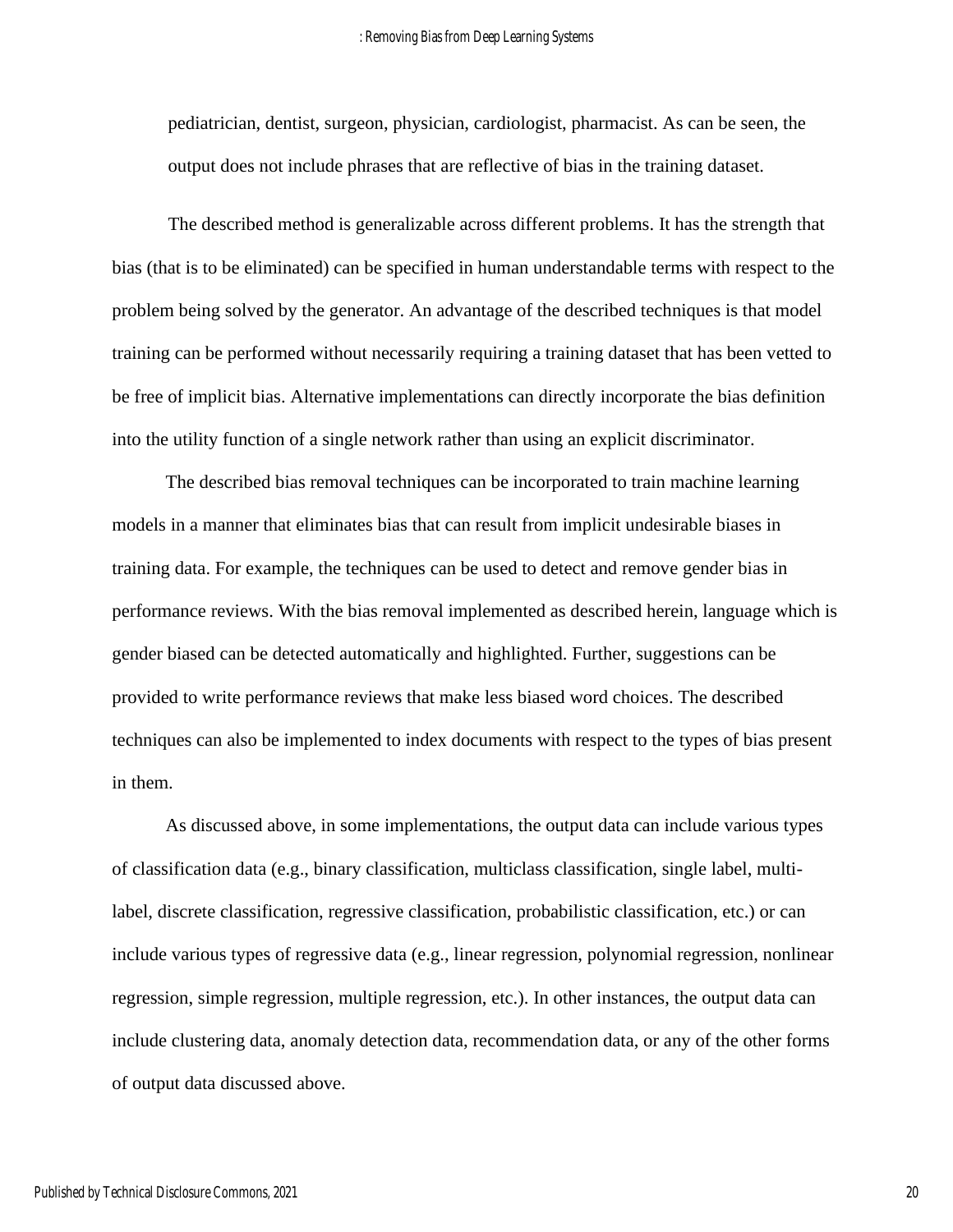In some implementations, the output data can influence downstream processes or decision making. As one example, in some implementations, the output data can be interpreted and/or acted upon by a rules-based regulator.

Thus, the present disclosure provides systems and methods that include or otherwise leverage generative adversarial network (GAN) configuration to train one or more machinelearned models such that the trained model is robust to implicit bias in the training data. Any of the different types or forms of input data described above can be combined with any of the different types or forms of machine-learned models described above to provide any of the different types or forms of output data described above.

Further to the descriptions above, a user may be provided with controls allowing the user to make an election as to both if and when systems, programs, or features described herein may enable collection of user information (e.g., information about a user's social network, social actions, or activities, profession, a user's preferences, or a user's current location), and if the user is sent content or communications from a server. In addition, certain data may be treated in one or more ways before it is stored or used, so that personally identifiable information is removed. For example, a user's identity may be treated so that no personally identifiable information can be determined for the user, or a user's geographic location may be generalized where location information is obtained (such as to a city, ZIP code, or state level), so that a particular location of a user cannot be determined. Thus, the user may have control over what information is collected about the user, how that information is used, and what information is provided to the user.

The systems and methods of the present disclosure can be implemented by or otherwise executed on one or more computing devices. Example computing devices include user computing devices (e.g., laptops, desktops, and mobile computing devices such as tablets,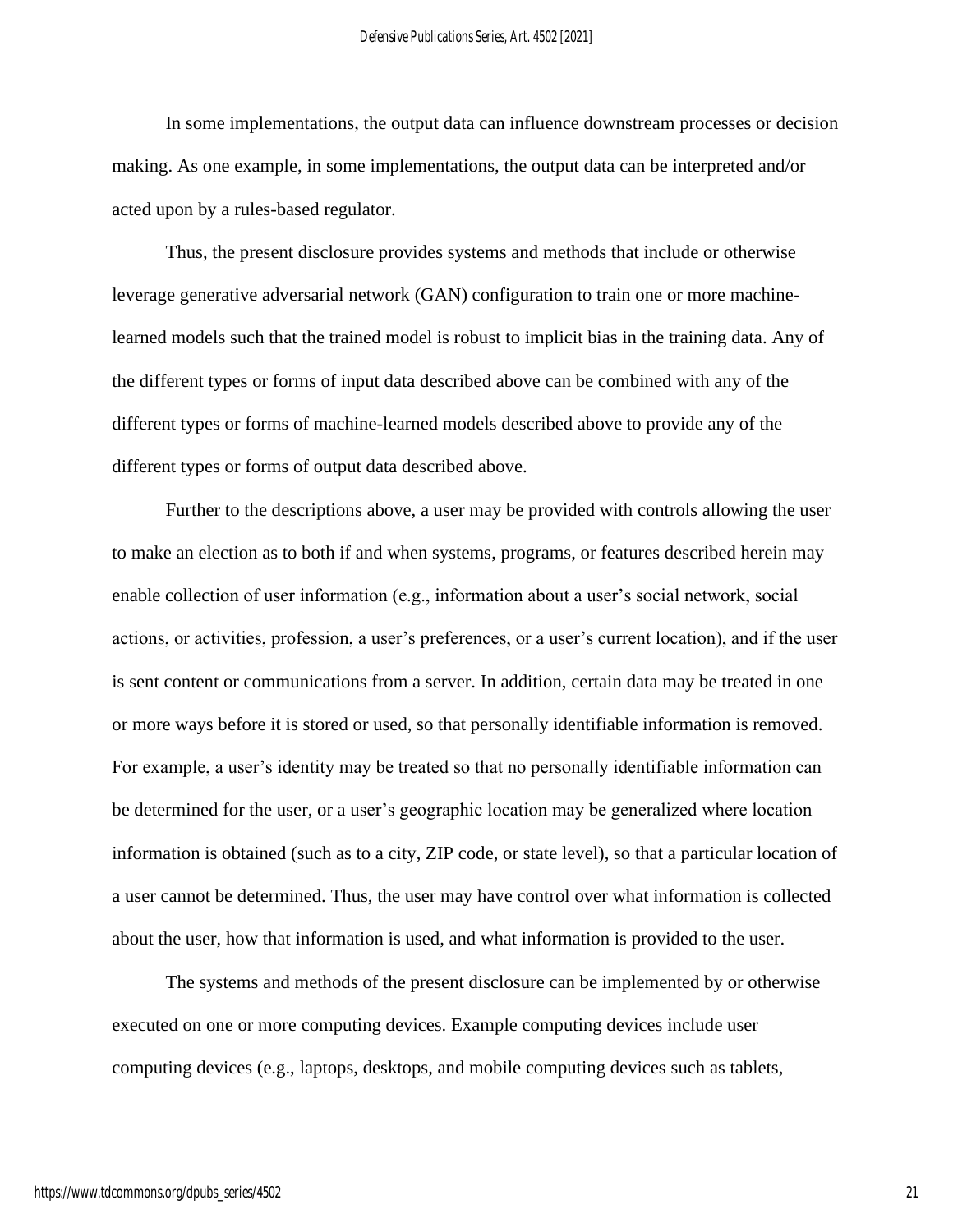smartphones, wearable computing devices, etc.); embedded computing devices (e.g., devices embedded within a vehicle, camera, image sensor, industrial machine, satellite, gaming console or controller, or home appliance such as a refrigerator, thermostat, energy meter, home energy manager, smart home assistant, etc.); server computing devices (e.g., database servers, parameter servers, file servers, mail servers, print servers, web servers, game servers, application servers, etc.); dedicated, specialized model processing or training devices; virtual computing devices; other computing devices or computing infrastructure; or combinations thereof.

Thus, in some implementations, the machine-learned model can be stored at and/or implemented locally by an embedded device or a user computing device such as a mobile device. Output data obtained through local implementation of the machine-learned model at the embedded device or the user computing device can be used to improve performance of the embedded device or the user computing device (e.g., an application implemented by the embedded device or the user computing device). As one example, Figure 2 illustrates a block diagram of an example computing device that stores and implements a machine-learned model locally.

In other implementations, the machine-learned model can be stored at and/or implemented by a server computing device. In some instances, output data obtained through implementation of the machine-learned model at the server computing device can be used to improve other server tasks or can be used by other non-user devices to improve services performed by or for such other non-user devices. For example, the output data can improve other downstream processes performed by the server computing device for a user computing device or embedded computing device. In other instances, output data obtained through implementation of the machine-learned model at the server computing device can be sent to and used by a user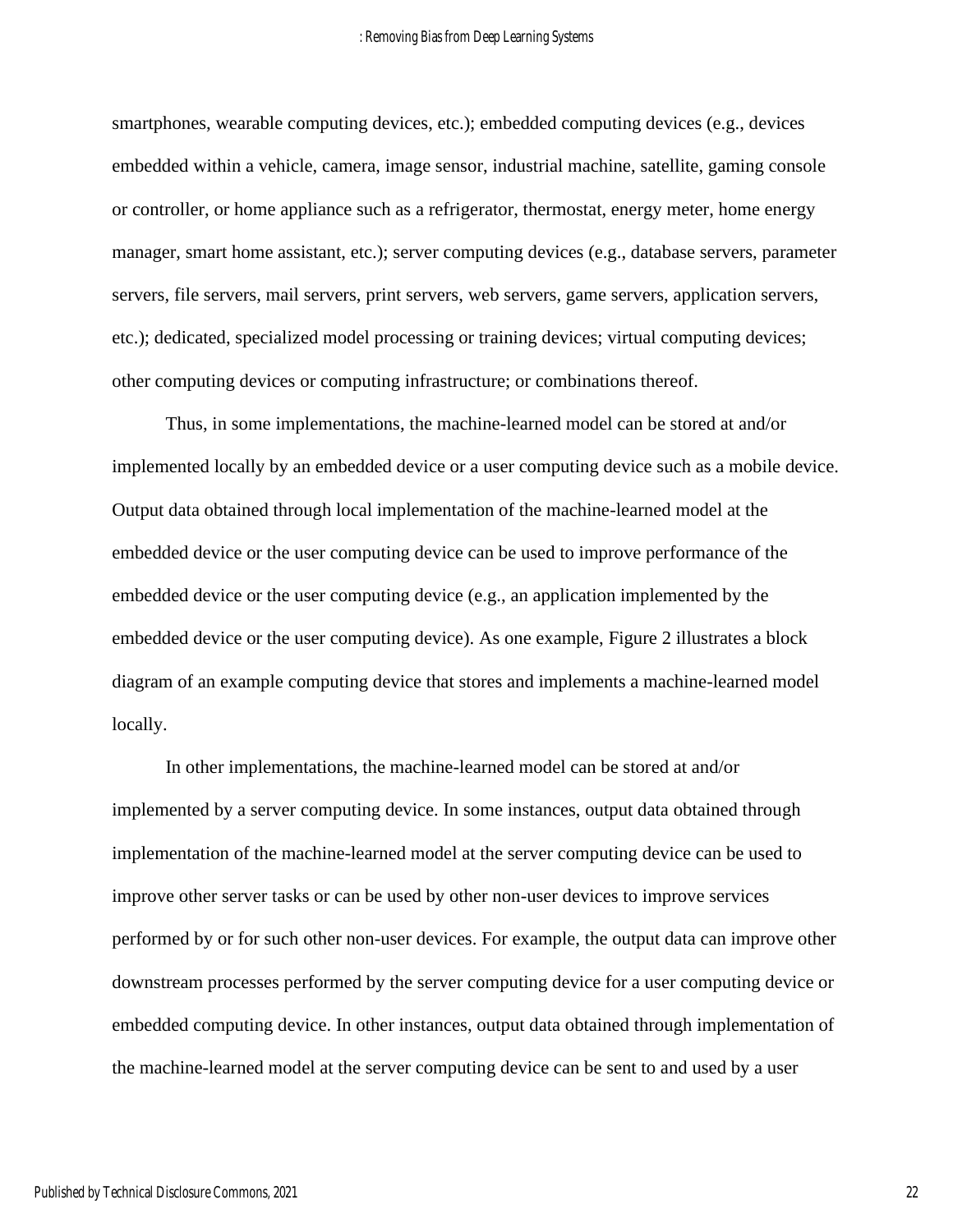computing device, an embedded computing device, or some other client device. For example, the server computing device can be said to perform machine learning as a service. As one example, Figure 3 illustrates a block diagram of an example client computing device that can communicate over a network with an example server computing system that includes a machine-learned model.

In yet other implementations, different respective portions of the machine-learned model can be stored at and/or implemented by some combination of a user computing device; an embedded computing device; a server computing device; etc.

Computing devices can perform graph processing techniques or other machine learning techniques using one or more machine learning platforms, frameworks, and/or libraries, such as, for example, TensorFlow, Caffe/Caffe2, Theano, Torch/PyTorch, MXnet, CNTK, etc.

Computing devices can be distributed at different physical locations and connected via one or more networks. Distributed computing devices can operate according to sequential computing architectures, parallel computing architectures, or combinations thereof. In one example, distributed computing devices can be controlled or guided through use of a parameter server.

In some implementations, multiple instances of the machine-learned model can be parallelized to provide increased processing throughput. For example, the multiple instances of the machine-learned model can be parallelized on a single processing device or computing device or parallelized across multiple processing devices or computing devices.

Each computing device that implements the machine-learned model or other aspects of the present disclosure can include a number of hardware components that enable performance of the techniques described herein. For example, each computing device can include one or more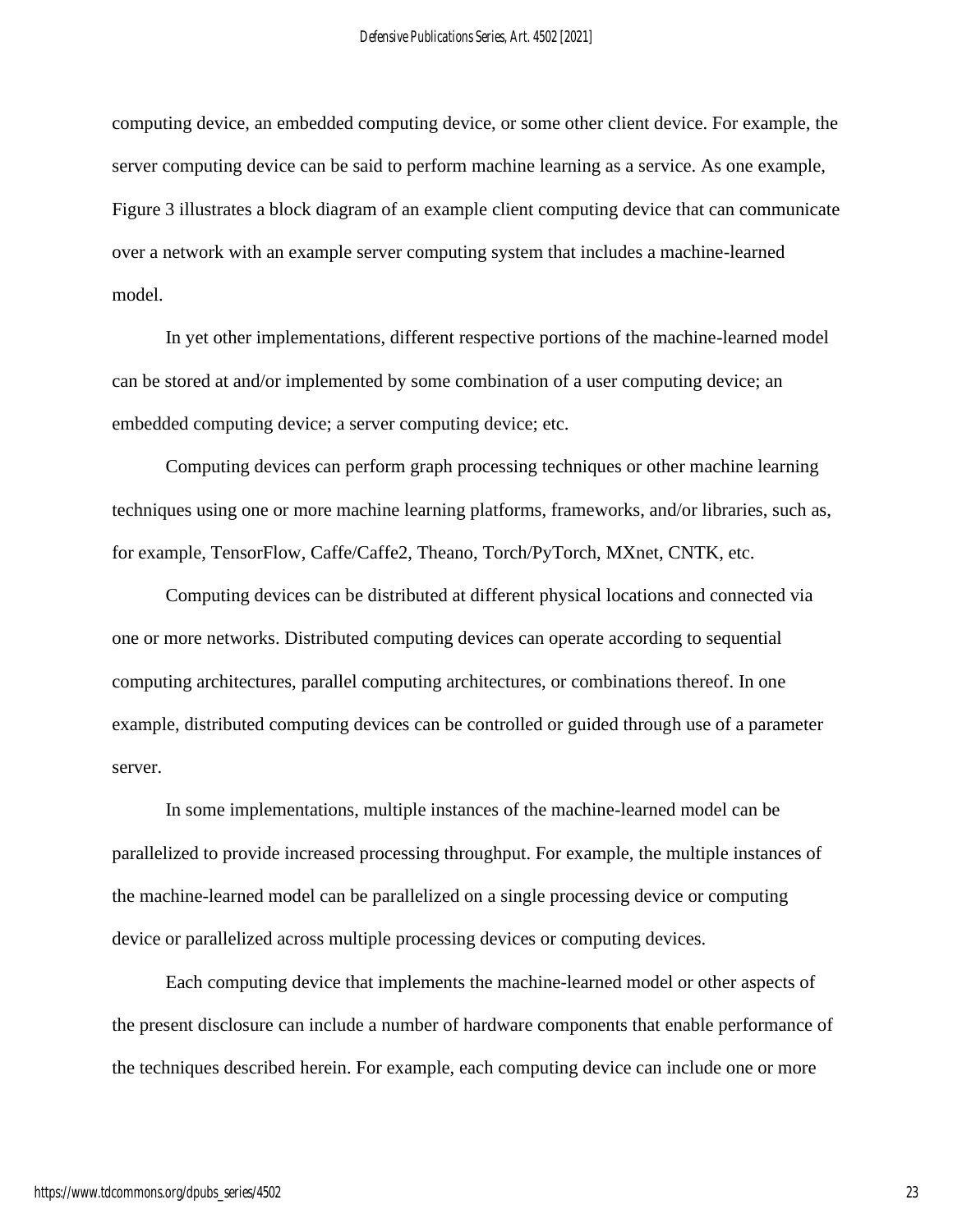memory devices that store some or all of the machine-learned model. For example, the machinelearned model can be a structured numerical representation that is stored in memory. The one or more memory devices can also include instructions for implementing the machine-learned model or performing other operations. Example memory devices include RAM, ROM, EEPROM, EPROM, flash memory devices, magnetic disks, etc., and combinations thereof.

Each computing device can also include one or more processing devices that implement some or all of the machine-learned model and/or perform other related operations. Example processing devices include one or more of: a central processing unit (CPU); a visual processing unit (VPU); a graphics processing unit (GPU); a tensor processing unit (TPU); a neural processing unit (NPU); a neural processing engine; a core of a CPU, VPU, GPU, TPU, NPU or other processing device; an application specific integrated circuit (ASIC); a field programmable gate array (FPGA); a co-processor; a controller; or combinations of the processing devices described above. Processing devices can be embedded within other hardware components such as, for example, an image sensor, accelerometer, etc.

Hardware components (e.g., memory devices and/or processing devices) can be spread across multiple physically distributed computing devices and/or virtually distributed computing systems.

In some implementations, the machine-learned models described herein can be trained at a training computing system and then provided for storage and/or implementation at one or more computing devices, as described above. For example, a model trainer can be located at the training computing system. The training computing system can be included in or separate from the one or more computing devices that implement the machine-learned model. As one example, Figure 4 illustrates a block diagram of an example computing device in communication with an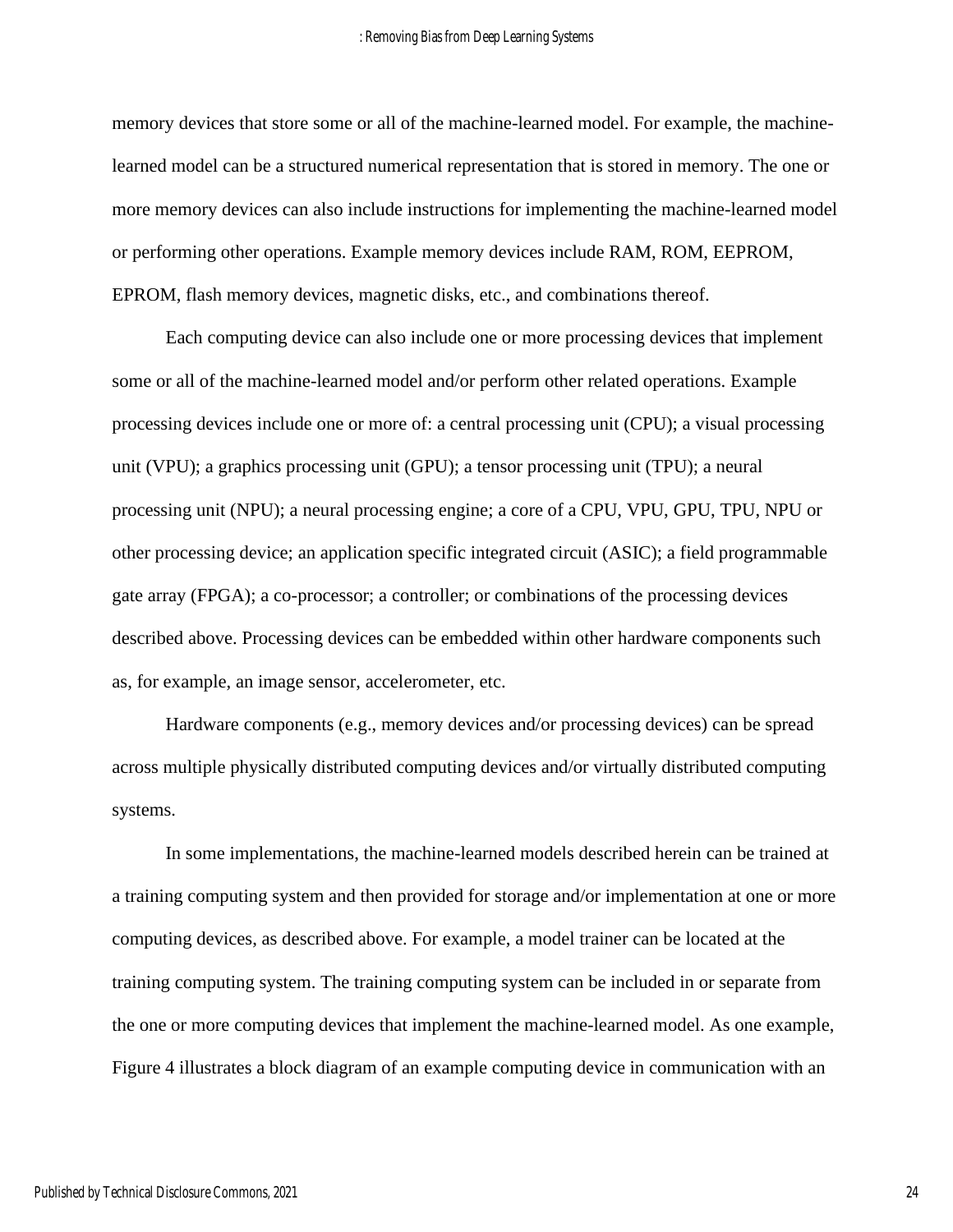example training computing system that includes a model trainer.

In some implementations, the model can be trained in an offline fashion or an online fashion. In offline training (also known as batch learning), a model is trained on the entirety of a static set of training data. In online learning, the model is continuously trained (or re-trained) as new training data becomes available (e.g., while the model is used to perform inference).

In some implementations, the model trainer can perform centralized training of the machine-learned models (e.g., based on a centrally stored dataset). In other implementations, decentralized training techniques such as distributed training, federated learning, or the like can be used to train, update, or personalize the machine-learned models.

The machine-learned models described herein can be trained according to one or more of various different training types or techniques. For example, in some implementations, the machine-learned models can be trained using supervised learning, in which the machine-learned model is trained on a training dataset that includes instances or examples that have labels. The labels can be manually applied by experts, generated through crowd-sourcing, or provided by other techniques (e.g., by physics-based or complex mathematical models). In some implementations, if the user has provided consent, the training examples can be provided by the user computing device. In some implementations, this process can be referred to as personalizing the model.

As one example, Figure 5 illustrates a block diagram of an example training process in which a machine-learned model is trained on training data that includes example input data that has labels. Training processes other than the example process depicted in Figure 5 can be used as well.

Training of the model can be carried out with training datasets that may include different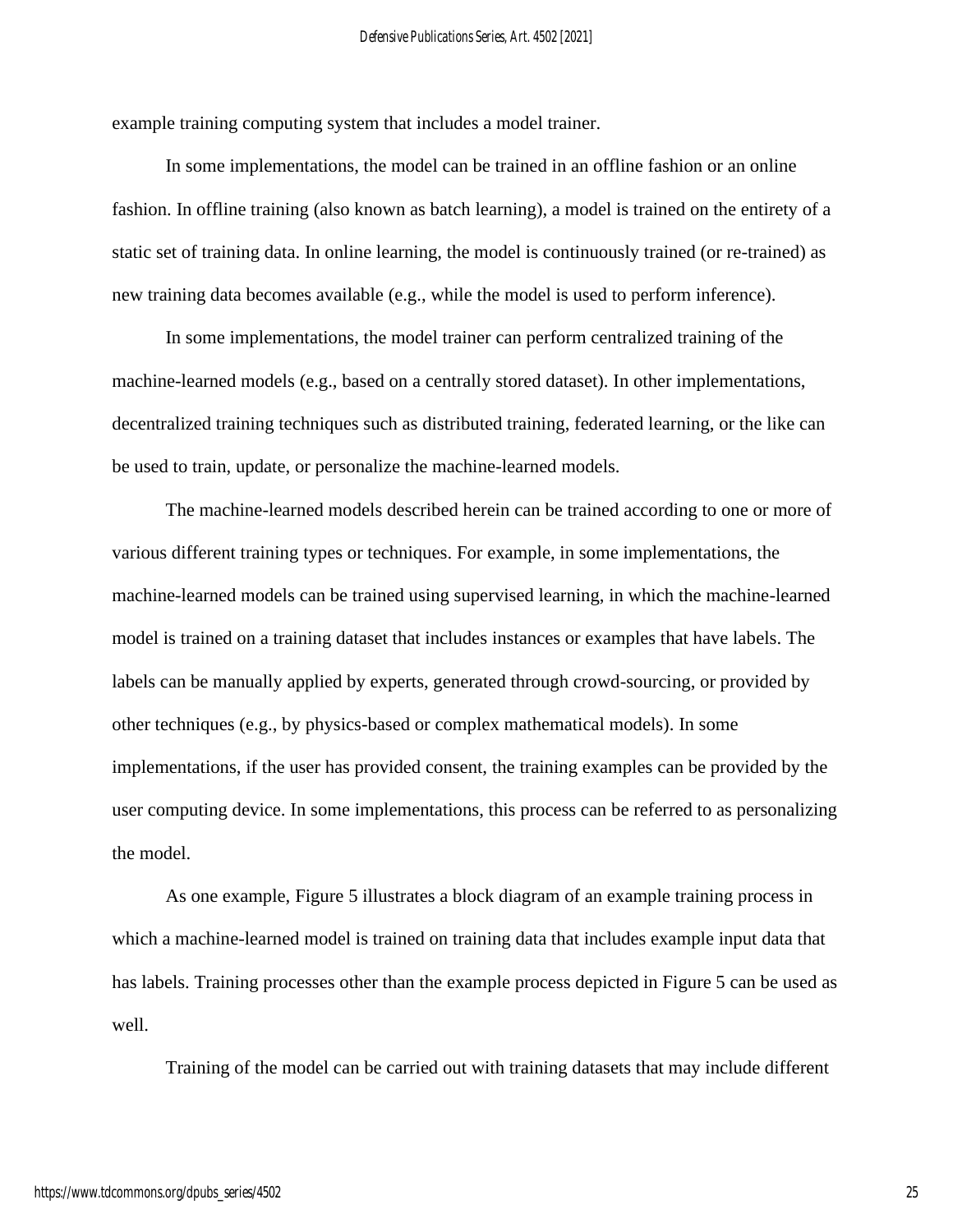types of implicit biases. The specific bias need not be identified during training. The generative adversarial network configuration as described herein can be utilized to perform training in a manner that provides a trained model that is free from bias that may otherwise result from use of the specific training dataset.

In some implementations, the machine-learned model can be trained by optimizing an objective function. For example, in some implementations, the objective function can be or include a loss function that compares (e.g., determines a difference between) output data generated by the model from the training data and labels (e.g., ground-truth labels) associated with the training data. For example, the loss function can evaluate a sum or mean of squared differences between the output data and the labels. As another example, the objective function can be or include a cost function that describes a cost of a certain outcome or output data. Other objective functions can include margin-based techniques such as, for example, triplet loss or maximum-margin training.

One or more of various optimization techniques can be performed to optimize the objective function. For example, the optimization technique(s) can minimize or maximize the objective function. Example optimization techniques include Hessian-based techniques and gradient-based techniques, such as, for example, coordinate descent; gradient descent (e.g., stochastic gradient descent); subgradient methods; etc. Other optimization techniques include black box optimization techniques and heuristics.

In some implementations, backward propagation of errors can be used in conjunction with an optimization technique (e.g., gradient based techniques) to train a model (e.g., a multi-layer model such as an artificial neural network). For example, an iterative cycle of propagation and model parameter (e.g., weights) update can be performed to train the model. Example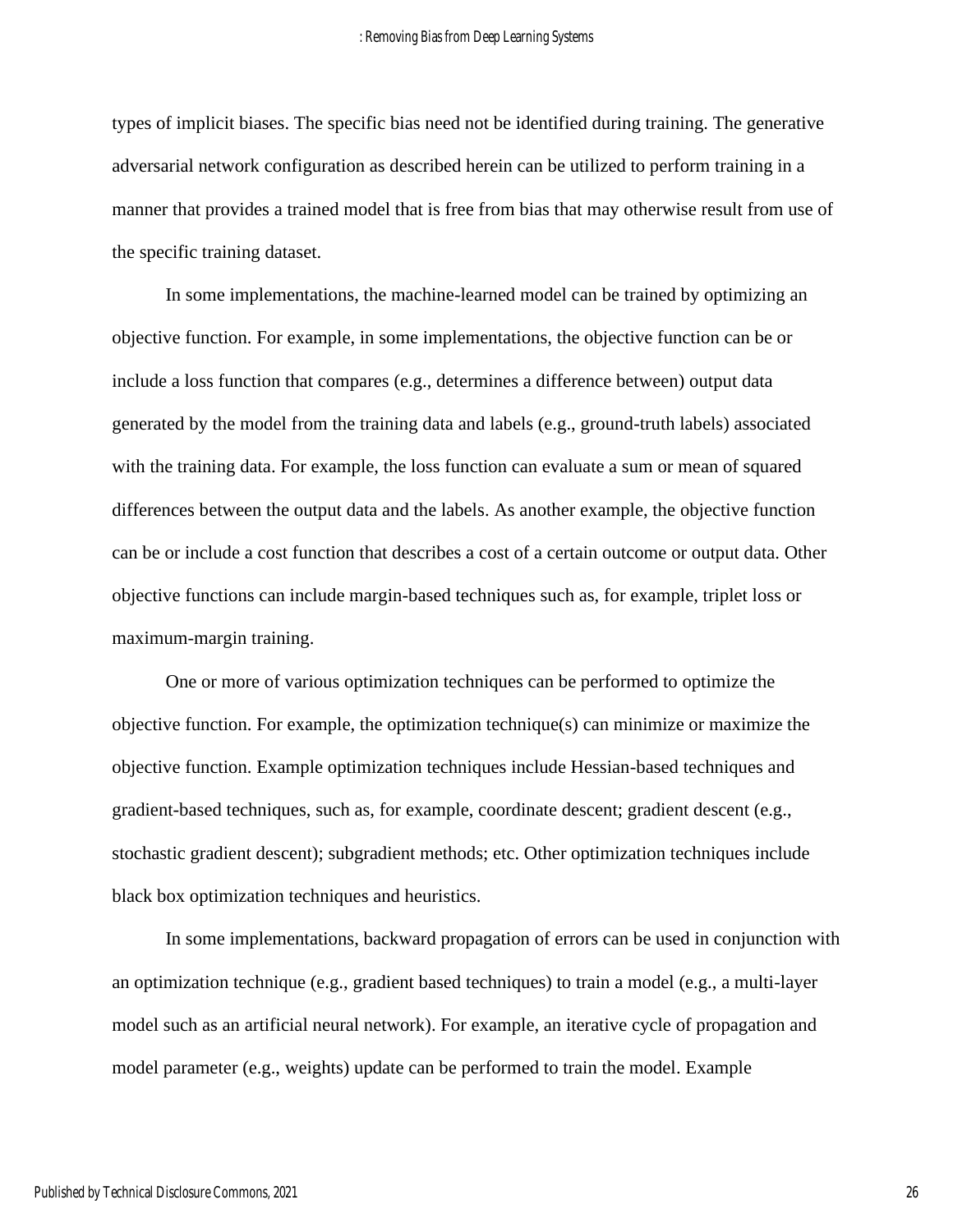backpropagation techniques include truncated backpropagation through time, Levenberg-Marquardt backpropagation, etc.

In some implementations, the machine-learned models described herein can be trained using unsupervised learning techniques. Unsupervised learning can include inferring a function to describe hidden structure from unlabeled data. For example, a classification or categorization may not be included in the data. Unsupervised learning techniques can be used to produce machine-learned models capable of performing clustering, anomaly detection, learning latent variable models, or other tasks.

In some implementations, the machine-learned models described herein can be trained using semi-supervised techniques which combine aspects of supervised learning and unsupervised learning.

In some implementations, the machine-learned models described herein can be trained or otherwise generated through evolutionary techniques or genetic algorithms.

In some implementations, the machine-learned models described herein can be trained using reinforcement learning. In reinforcement learning, an agent (e.g., model) can take actions in an environment and learn to maximize rewards and/or minimize penalties that result from such actions. Reinforcement learning can differ from the supervised learning problem in that correct input/output pairs are not presented, nor sub-optimal actions explicitly corrected.

In some implementations, one or more generalization techniques can be performed during training to improve the generalization of the machine-learned model. Generalization techniques can help reduce overfitting of the machine-learned model to the training data. Example generalization techniques include dropout techniques; weight decay techniques; batch normalization; early stopping; subset selection; stepwise selection; etc.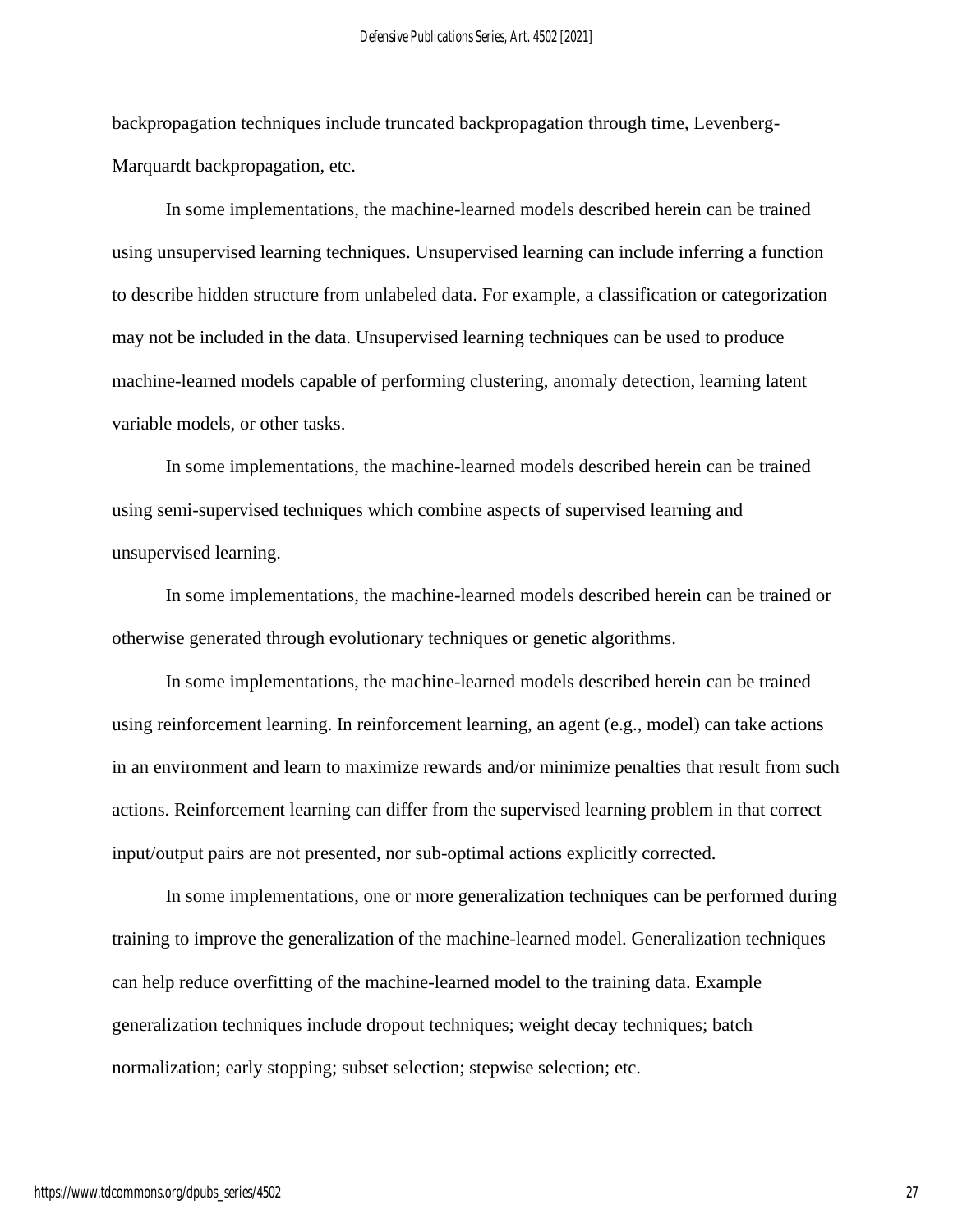In some implementations, the machine-learned models described herein can include or otherwise be impacted by a number of hyperparameters, such as, for example, learning rate, number of layers, number of nodes in each layer, number of leaves in a tree, number of clusters; etc. Hyperparameters can affect model performance. Hyperparameters can be hand selected or can be automatically selected through application of techniques such as, for example, grid search; black box optimization techniques (e.g., Bayesian optimization, random search, etc.); gradient-based optimization; etc. Example techniques and/or tools for performing automatic hyperparameter optimization include Hyperopt; Auto-WEKA; Spearmint; Metric Optimization Engine (MOE); etc.

In some implementations, various techniques can be used to optimize and/or adapt the learning rate when the model is trained. Example techniques and/or tools for performing learning rate optimization or adaptation include Adagrad; Adaptive Moment Estimation (ADAM); Adadelta; RMSprop; etc.

In some implementations, transfer learning techniques can be used to provide an initial model from which to begin training of the machine-learned models described herein.

In some implementations, the machine-learned models described herein can be included in different portions of computer-readable code on a computing device. In one example, the machine-learned model can be included in a particular application or program and used (e.g., exclusively) by such particular application or program. Thus, in one example, a computing device can include a number of applications and one or more of such applications can contain its own respective machine learning library and machine-learned model(s).

In another example, the machine-learned models described herein can be included in an operating system of a computing device (e.g., in a central intelligence layer of an operating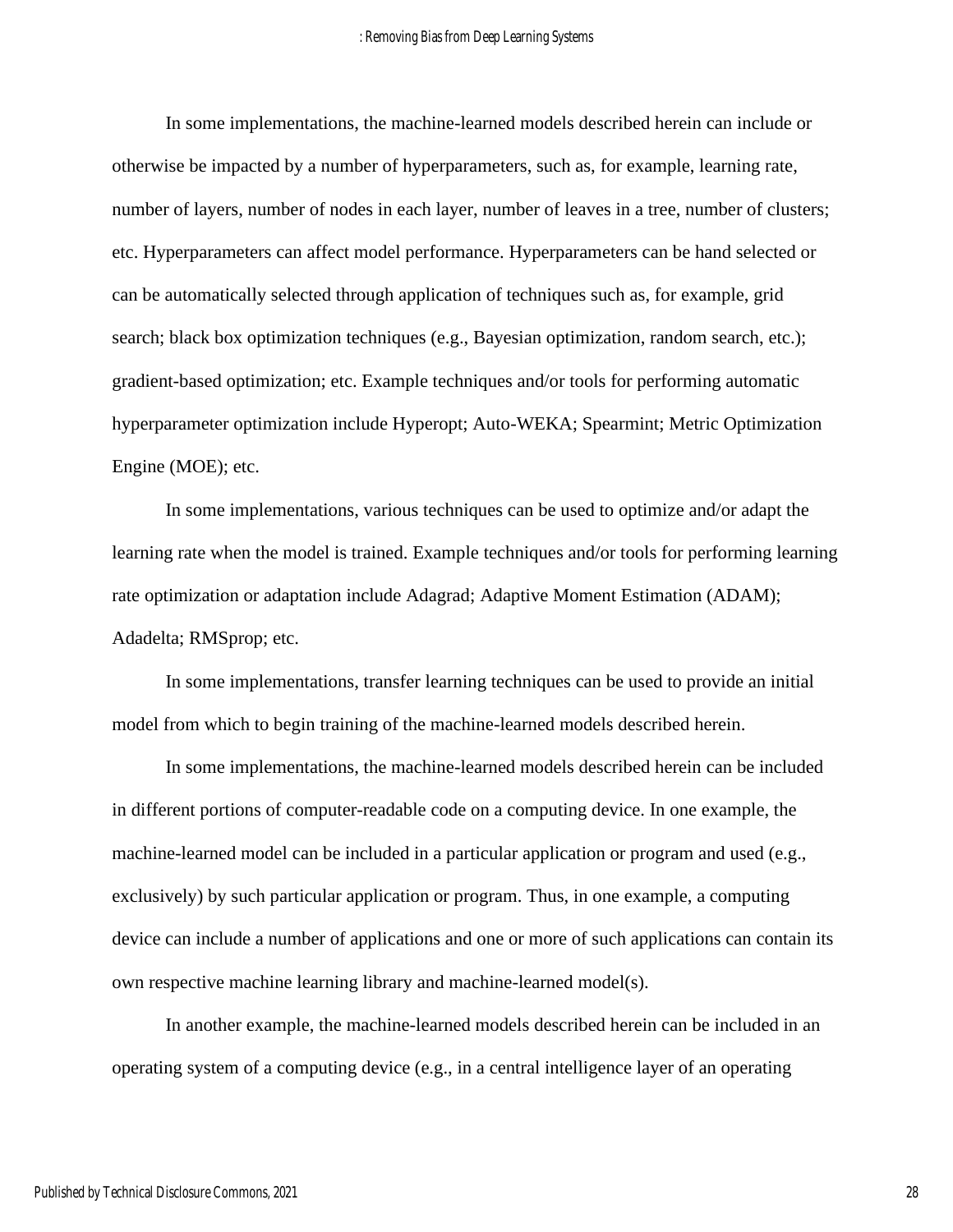system) and can be called or otherwise used by one or more applications that interact with the operating system. In some implementations, each application can communicate with the central intelligence layer (and model(s) stored therein) using an application programming interface (API) (e.g., a common, public API across all applications).

In some implementations, the central intelligence layer can communicate with a central device data layer. The central device data layer can be a centralized repository of data for the computing device. The central device data layer can communicate with a number of other components of the computing device, such as, for example, one or more sensors, a context manager, a device state component, and/or additional components. In some implementations, the central device data layer can communicate with each device component using an API (e.g., a private API).

The technology discussed herein makes reference to servers, databases, software applications, and other computer-based systems, as well as actions taken and information sent to and from such systems. The inherent flexibility of computer-based systems allows for a great variety of possible configurations, combinations, and divisions of tasks and functionality between and among components. For instance, processes discussed herein can be implemented using a single device or component or multiple devices or components working in combination. Databases and applications can be implemented on a single system or distributed across multiple systems. Distributed components can operate sequentially or in parallel.

In addition, the machine learning techniques described herein are readily interchangeable and combinable. Although certain example techniques have been described, many others exist and can be used in conjunction with aspects of the present disclosure.

Thus, while the present subject matter has been described in detail with respect to various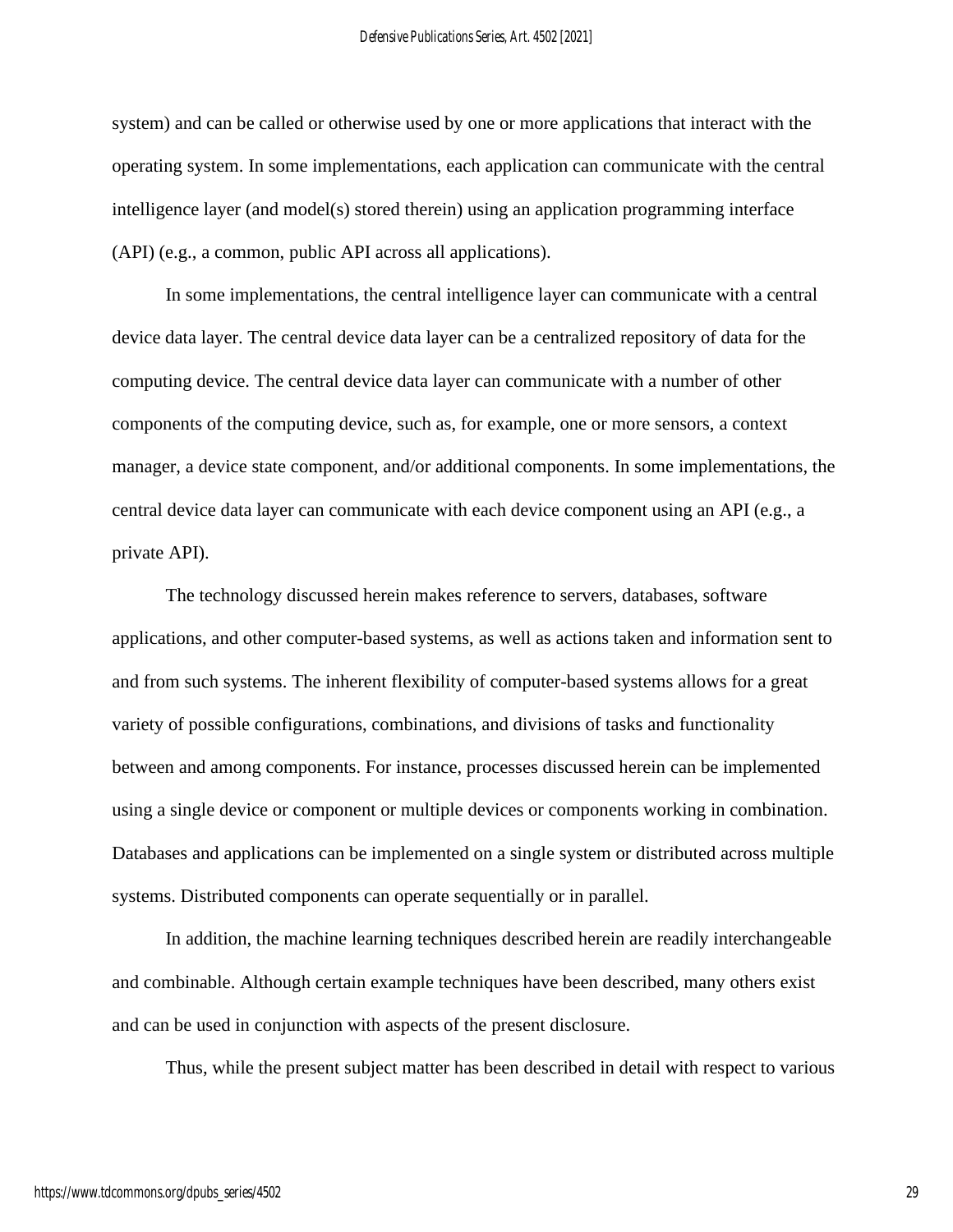specific example implementations, each example is provided by way of explanation, not limitation of the disclosure. One of ordinary skill in the art can readily make alterations to, variations of, and equivalents to such implementations. Accordingly, the subject disclosure does not preclude inclusion of such modifications, variations and/or additions to the present subject matter as would be readily apparent to one of ordinary skill in the art. For instance, features illustrated or described as part of one implementation can be used with another implementation to yield a still further implementation.

A brief overview of example machine-learned models and associated techniques has been provided by the present disclosure. For additional details, readers should review the following *references: Machine Learning A Probabilistic Perspective* (Murphy); *Rules of Machine Learning: Best Practices for ML Engineering* (Zinkevich); *Deep Learning* (Goodfellow); *Reinforcement Learning: An Introduction* (Sutton); *and Artificial Intelligence: A Modern*  Approach (Norvig).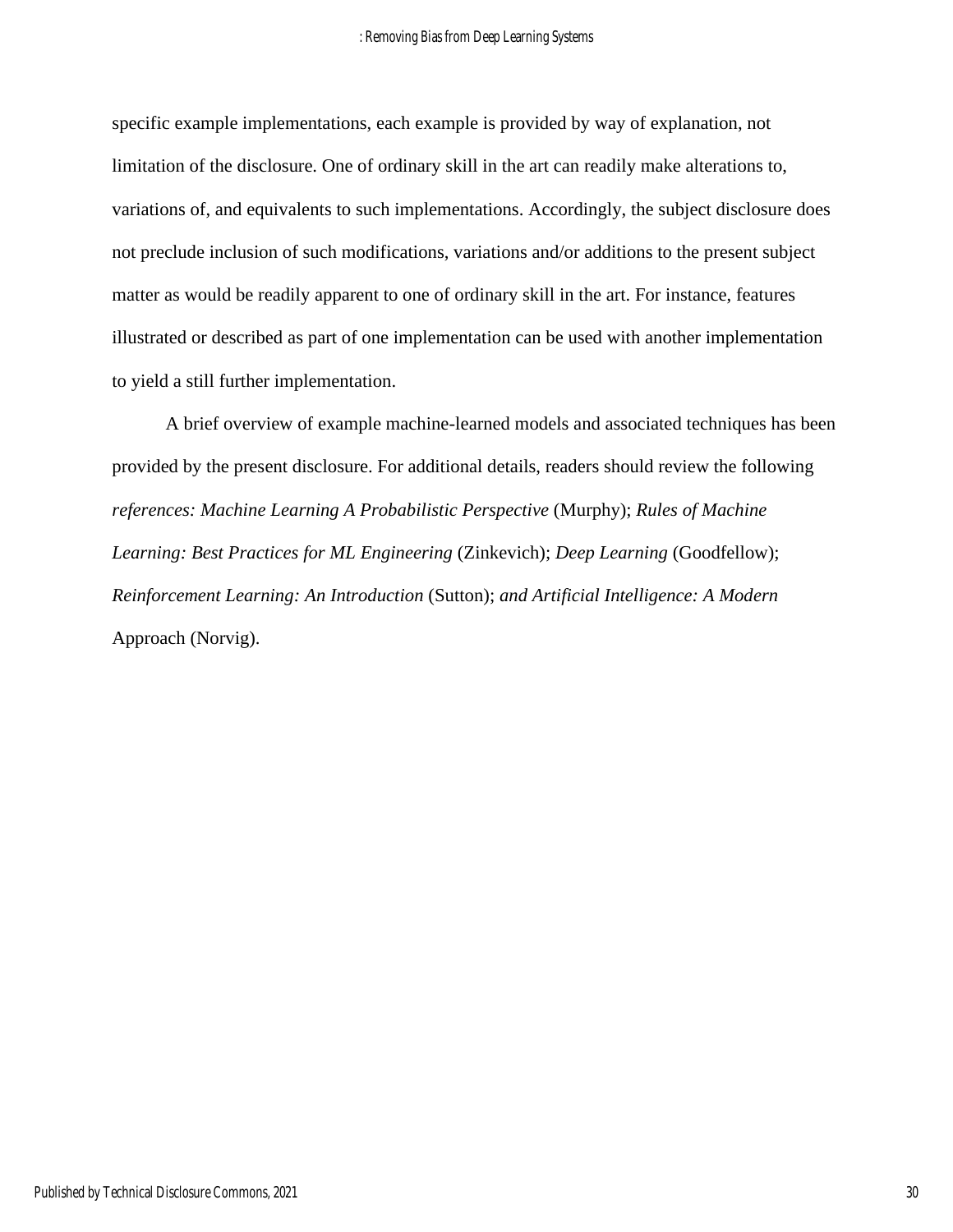#### **References**

- 1. Lum, Kristian, and James Johndrow. "A statistical framework for fair predictive algorithms." *arXiv preprint arXiv:1610.08077* (2016).
- 2. Bolukbasi, Tolga, Kai-Wei Chang, James Zou, Venkatesh Saligrama, and Adam Kalai. "Man is to Computer Programmer as Woman is to Homemaker? Debiasing Word Embeddings." *arXiv preprint arXiv:1607.06520* (2016).
- 3. Beutel, Alex, Jilin Chen, Zhe Zhao, and Ed H. Chi. "Data decisions and theoretical implications when adversarially learning fair representations." *arXiv preprint arXiv:1707.00075* (2017).
- 4. "Machine Bias ProPublica" available online at

<https://www.propublica.org/article/machine-bias-risk-assessments-in-criminal-sentencing>

5. "How We Analyzed the COMPAS Recidivism Algorithm" available online at <https://www.propublica.org/article/how-we-analyzed-the-compas-recidivism-algorithm>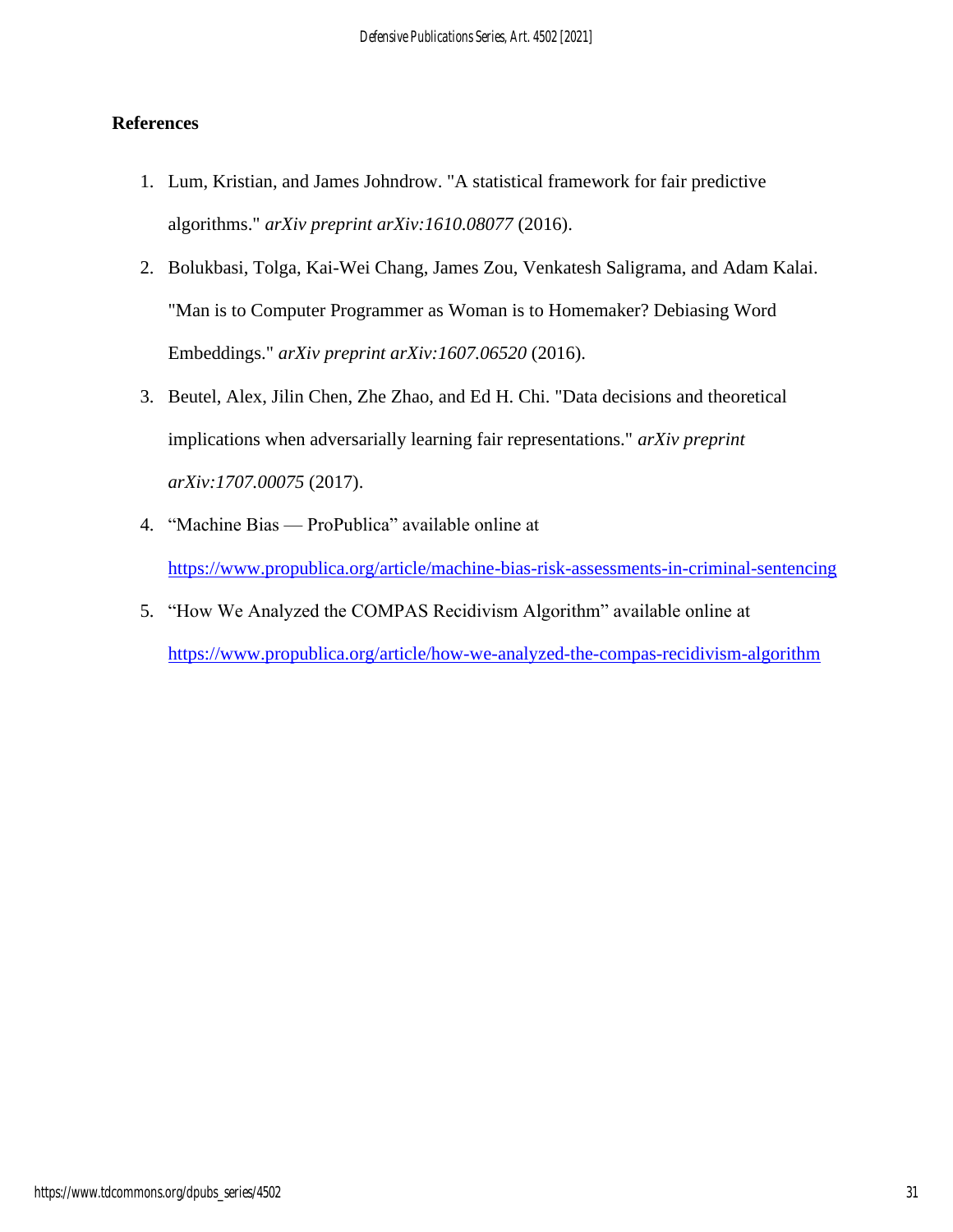### **Figures**





# Figure 2